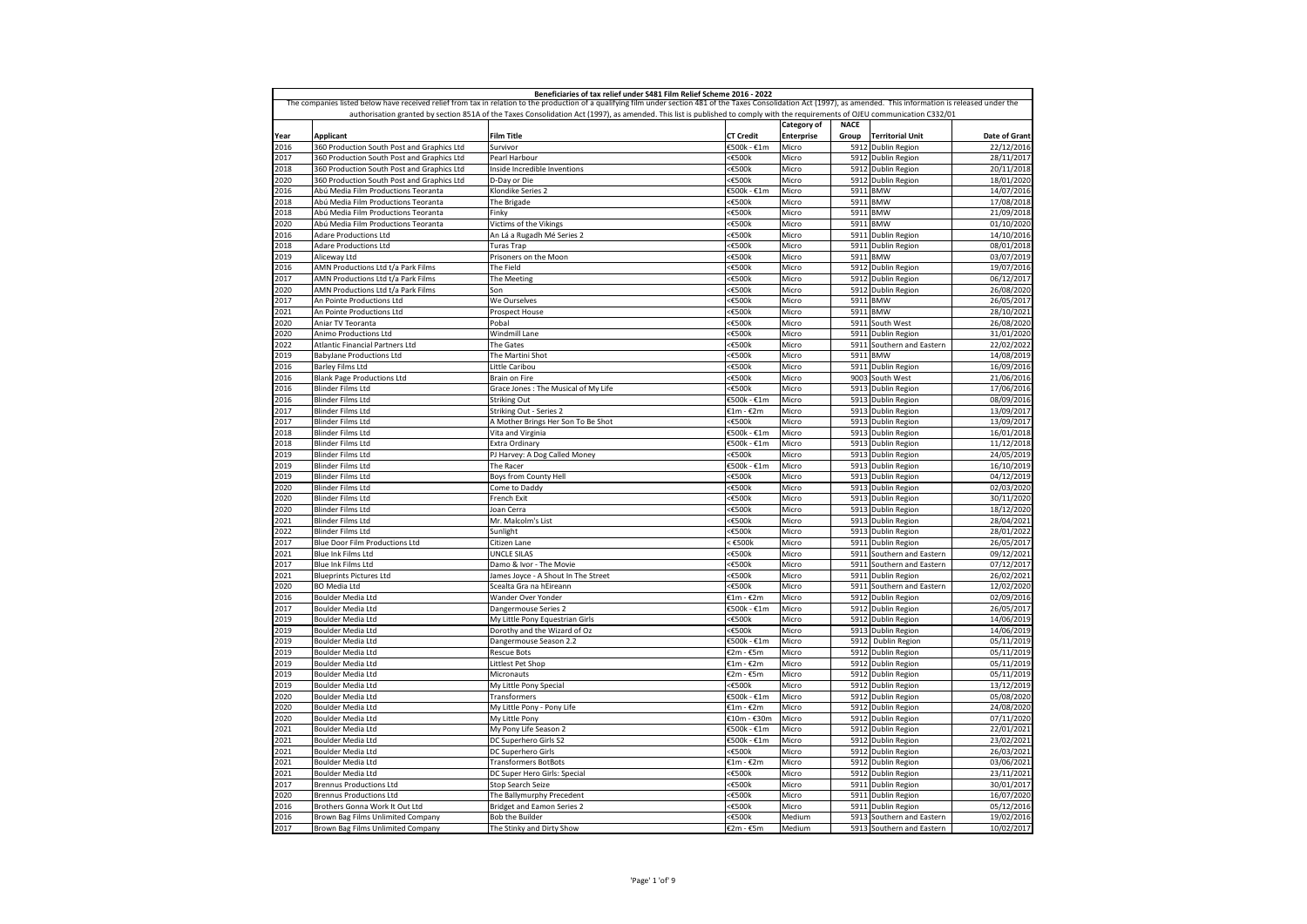|              |                                                                        |                                                |                     | <b>Category of</b> | <b>NACE</b>  |                                                   |                          |
|--------------|------------------------------------------------------------------------|------------------------------------------------|---------------------|--------------------|--------------|---------------------------------------------------|--------------------------|
| Year         | <b>Applicant</b>                                                       | Film Title                                     | <b>CT Credit</b>    | <b>Enterprise</b>  | Group        | <b>Territorial Unit</b>                           | Date of Grant            |
| 2019         | Brown Bag Films Unlimited Company                                      | Doc McStuffins Season 4                        | €2m - €5m           | Medium             |              | 5913 Southern and Eastern                         | 05/09/2019               |
| 2019         | Brown Bag Films Unlimited Company                                      | Vampirina                                      | €2m - €5m           | Medium             | 5913         | Southern and Eastern                              | 05/09/2019               |
| 2020         | Brown Bag Films Unlimited Company                                      | Angela's Christmas                             | €500k - €1m         | Medium             |              | 5913 Southern and Eastern                         | 27/03/2020               |
| 2020         | Brown Bag Films Unlimited Company                                      | Butterbean Café                                | €2m - €5m           | Medium             | 5913         | Southern and Eastern                              | 27/03/2020               |
| 2020<br>2020 | Brown Bag Films Unlimited Company<br>Brown Bag Films Unlimited Company | Vamperina Shorts<br>Watership Down             | <€500k<br>€1m - €2m | Medium<br>Medium   | 5913<br>5913 | Southern and Eastern<br>Southern and Eastern      | 27/03/2020<br>27/03/2020 |
| 2020         | Brown Bag Films Unlimited Company                                      | Bing Season 4                                  | €2m - €5m           | Medium             | 5913         | Southern and Eastern                              | 27/03/2020               |
| 2020         | Brown Bag Films Unlimited Company                                      | Vamperina Season 2                             | €2m - €5m           | Medium             | 5913         | Southern and Eastern                              | 27/03/2020               |
| 2020         | Brown Bag Films Unlimited Company                                      | Sadie Sparks                                   | €500k - €1m         | Medium             | 5913         | Southern and Eastern                              | 03/06/2020               |
| 2020         | Brown Bag Films Unlimited Company                                      | Doc McStuffins Season 5                        | €1m - €2m           | Medium             | 5913         | Southern and Eastern                              | 08/10/2020               |
| 2021         | Brown Bag Films Unlimited Company                                      | Otis                                           | €1m - €2m           | Medium             | 5913         | Southern and Eastern                              | 28/04/2021               |
| 2021         | Brown Bag Films Unlimited Company                                      | Butterbean Café Series 2                       | €1m - €2m           | Medium             | 5913         | Southern and Eastern                              | 04/06/2021               |
| 2021         | Brown Bag Films Unlimited Company                                      | Vampirina S2                                   | €2m - €5m           | Medium             | 5913         | Southern and Eastern                              | 04/06/2021               |
| 2021         | Brown Bag Films Unlimited Company                                      | Angela's Christmas Wish                        | €1m - €2m           | Medium             |              | 5913 Southern and Eastern                         | 04/06/2021               |
| 2021         | Brown Bag Films Unlimited Company                                      | Chico Bon Bon: Monkey with a Tool Belt         | €1m - €2m           | Micro              |              | 5911 Dublin Region                                | 22/01/2021               |
| 2019         | Brown Cow Film Productions Ltd                                         | Rialto                                         | <€500k              | Micro              |              | 5911 Dublin Region                                | 06/03/2019               |
| 2019<br>2019 | Brown Cow Film Productions Ltd                                         | Songs for While I'm Away<br>The 8th            | <€500k<br><€500k    | Micro<br>Micro     | 5911<br>5911 | <b>Dublin Region</b>                              | 05/09/2019<br>01/11/2019 |
| 2020         | Brown Cow Film Productions Ltd<br>Brown Cow Film Productions Ltd       | L.O.L.A.                                       | <€500k              | Micro              |              | Dublin Region<br>5911 Dublin Region               | 16/10/2020               |
| 2020         | Brown Cow Film Productions Ltd                                         | Ballywalter                                    | <€500k              | Micro              |              | 5911 Dublin Region                                | 18/12/2020               |
| 2016         | Caboom Ltd                                                             | The Mario Rosenstock Show Series 3             | <€500k              | Micro              | 5911         | Southern and Eastern                              | 12/02/2016               |
| 016          | Calico Pictures Ltd                                                    | The Drummer & The Goalkeeper                   | <€500k              | Micro              | 7740         | Southern and Eastern                              | 05/01/2016               |
| 2016         | Cartoon Saloon Productions Ltd                                         | Eddie of the Realms Eternal                    | <€500k              | Micro              |              | 7740 Southern and Eastern                         | 25/02/2016               |
| 2016         | Cartoon Saloon Productions Ltd                                         | The Breadwinner                                | €1m - €2m           | Micro              | 7740         | Southern and Eastern                              | 16/09/2016               |
| 2016         | Cartoon Saloon Productions Ltd                                         | Tobar An Cheoil                                | <€500k              | Micro              | 7740         | Southern and Eastern                              | 16/09/2016               |
| 2018         | Cartoon Saloon Productions Ltd                                         | Pete the Cat                                   | €2m - €5m           | Micro              | 7740         | Southern and Eastern                              | 10/08/2018               |
| 2019         | Cartoon Saloon Productions Ltd                                         | Wolfwalkers                                    | €2m - €5m           | Micro              | 7740         | Southern and Eastern                              | 14/08/2019               |
| 2019         | Cartoon Saloon Productions Ltd                                         | Dorg Van Dargo                                 | €500k - €1m         | Micro              |              | 7740 Southern and Eastern                         | 19/11/2019               |
| 2021         | Cartoon Saloon Productions Ltd                                         | My Father's Dragon                             | €5m - €10m          | Micro              | 7740         | Southern and Eastern                              | 27/05/2021               |
| 2021         | Cartoon Saloon Productions Ltd                                         | Viking Skool                                   | <€500k              | Micro              | 7740         | Southern and Eastern                              | 23/11/2021               |
| 2021         | Cartoon Saloon Productions Ltd                                         | <b>Silly Sundays</b><br>Puffin Rock The Movie  | €2m - €5m           | Micro              | 7740<br>7740 | Southern and Eastern                              | 21/12/2021               |
| 2021<br>2022 | Cartoon Saloon Productions Ltd<br>Cartoon Saloon Productions Limited   | Mint                                           | <€500k<br>€2m - €5m | Micro<br>Micro     |              | Southern and Eastern<br>7740 Southern and Eastern | 29/01/2021<br>21/01/2022 |
| 2019         | <b>CCCahoots Productions Ltd</b>                                       | The School Series 1                            | <€500k              | Micro              | 5911         | Southern and Eastern                              | 12/04/2019               |
| 2016         | <b>COCO Television Productions Ltd</b>                                 | Pixie's Sex Clinic                             | <€500k              | Micro              |              | 5911 Dublin Region                                | 05/09/2016               |
| 2021         | Create One Ltd                                                         | 100 Years of Ulysses                           | <€500k              | Micro              |              | 5913 Dublin Region                                | 02/12/2021               |
| 2016         | Creeney Films Ltd                                                      | John Hume in America                           | <€500k              | Micro              | 5911         | <b>BMW</b>                                        | 23/11/2016               |
| 2017         | Crossing The Line Productions Ltd                                      | The Game: The Story of Hurling                 | <€500k              | Small              | 5911         | Southern and Eastern                              | 06/12/2017               |
| 2018         | Crossing The Line Productions Ltd                                      | A Wild Irish Year                              | <€500k              | Small              | 5911         | Southern and Eastern                              | 21/02/2018               |
| 2018         | Crossing The Line Productions Ltd                                      | The Last Eden                                  | <€500k              | Small              |              | 5911 Southern and Eastern                         | 20/12/2018               |
| 2020         | Crossing The Line Productions Ltd                                      | Big Bend: America's Wildest Frontier           | <€500k              | Small              | 5911         | Southern and Eastern                              | 02/07/2020               |
| 2021         | Crossing the Line Productions Ltd                                      | Epic West                                      | <€500k              | Small              | 5911         | Southern and Eastern                              | 23/02/2021               |
| 2021         | Crossing The Line Productions Ltd                                      | The Wild Garden Revolution                     | <€500k              | Small              | 5911         | Southern and Eastern                              | 14/10/2021               |
| 2022         | Crossing The Line Productions Ltd                                      | A Note for Nature                              | <€500k              | Small              |              | 5911 Southern and Eastern                         | 09/03/2022               |
| 2016         | Deadpan Pictures Ltd                                                   | Can't Cope Won't Cope                          | <€500k              | Small              |              | 5912 Dublin Region                                | 12/05/2016               |
| 2016         | Deadpan Pictures Ltd                                                   | <b>Halal Daddy</b>                             | €500k - €1m         | Small              |              | 5912 Dublin Region                                | 24/10/2016               |
| 2017<br>2018 | Deadpan Pictures Ltd<br>Deadpan Pictures Ltd                           | Blow in<br>Can't Cope Won't Cope Season 2      | <€500k<br><€500k    | Small<br>Small     | 5912         | <b>Dublin Region</b><br>5912 Dublin Region        | 10/02/2017<br>19/02/2018 |
| 2018         | Deadpan Pictures Ltd                                                   | Women on the Verge                             | <€500k              | Small              |              | 5912 Dublin Region                                | 06/11/2018               |
| 2019         | Deadpan Pictures Ltd                                                   | Four Kids and IT                               | €1m - €2m           | Small              |              | 5912 Dublin Region                                | 21/02/2019               |
| 2019         | Deadpan Pictures Ltd                                                   | The Last Right                                 | <€500k              | Small              |              | 5912 Dublin Region                                | 18/09/2019               |
| 2019         | Deadpan Pictures Ltd                                                   | Dead Still                                     | €1m - €2m           | Small              |              | 5912 Dublin Region                                | 18/09/2019               |
| 2019         | Deadpan Pictures Ltd                                                   | The South Westerlies                           | €500k - €1m         | Small              | 5912         | Dublin Region                                     | 01/11/2019               |
| 2022         | Deadpan Pictures Limited                                               | Departure 2                                    | <€500k              | Small              | 5912         | <b>Dublin Region</b>                              | 28/01/2022               |
| 2020         | Dot Television Ltd                                                     | The Father of the Cyborgs                      | <€500k              | Micro              | 5911         | <b>BMW</b>                                        | 12/03/2020               |
| 2020         | Dream Logic Animation Studios                                          | The Lost Letter                                | <€500k              | Micro              |              | 5912 Dublin Region                                | 17/04/2020               |
| 2019         | <b>Dunsany Productions Ltd</b>                                         | The Green Sea                                  | $<\epsilon$ 500k    | Micro              | 5911         | ESE                                               | 30/07/2019               |
| 2019         | Eagle Hill Films Ltd                                                   | Castro Spies                                   | <€500k              | Micro              | 5911         | Dublin Region                                     | 22/11/2019               |
| 2016         | Earth Horizon Productions Ltd                                          | Eco Eye Series 14                              | <€500k              | Micro              | 5911         | <b>Dublin Region</b>                              | 20/06/2016               |
| 2018         | Earth Horizon Productions Ltd                                          | Eco Eye Series 15                              | $<\epsilon$ 500k    | Micro              | 5911         | Dublin Region                                     | 18/05/2018               |
| 2020<br>2017 | Earth Horizon Productions Ltd<br><b>EG Film Productions Ltd</b>        | Eco Eye Season 16                              | <€500k<br><€500k    | Micro<br>Small     |              | 5911 Dublin Region                                | 10/03/2020               |
| 2018         | <b>EG Film Productions Ltd</b>                                         | The Bridge of San Luis Rey - Directors Cut     | €500k - €1m         | Small              | 5911         | 5911 Dublin Region                                | 06/11/2017<br>26/02/2018 |
| 2017         | <b>Egg Post Productions Ltd</b>                                        | A Girl From Mogadishu<br><b>Imaginary Mary</b> | <€500k              | Small              | 5912         | Dublin Region<br><b>Dublin Region</b>             | 07/12/2017               |
| 2019         | Egg Studios Ltd                                                        | Here are the Young Men                         | <€500k              | Micro              |              | 5911 Dublin Region                                | 21/05/2019               |
| 2019         | Egg Studios Ltd                                                        | Blackbird                                      | <€500k              | Micro              |              | 5911 Dublin Region                                | 17/07/2019               |
|              |                                                                        |                                                |                     |                    |              |                                                   |                          |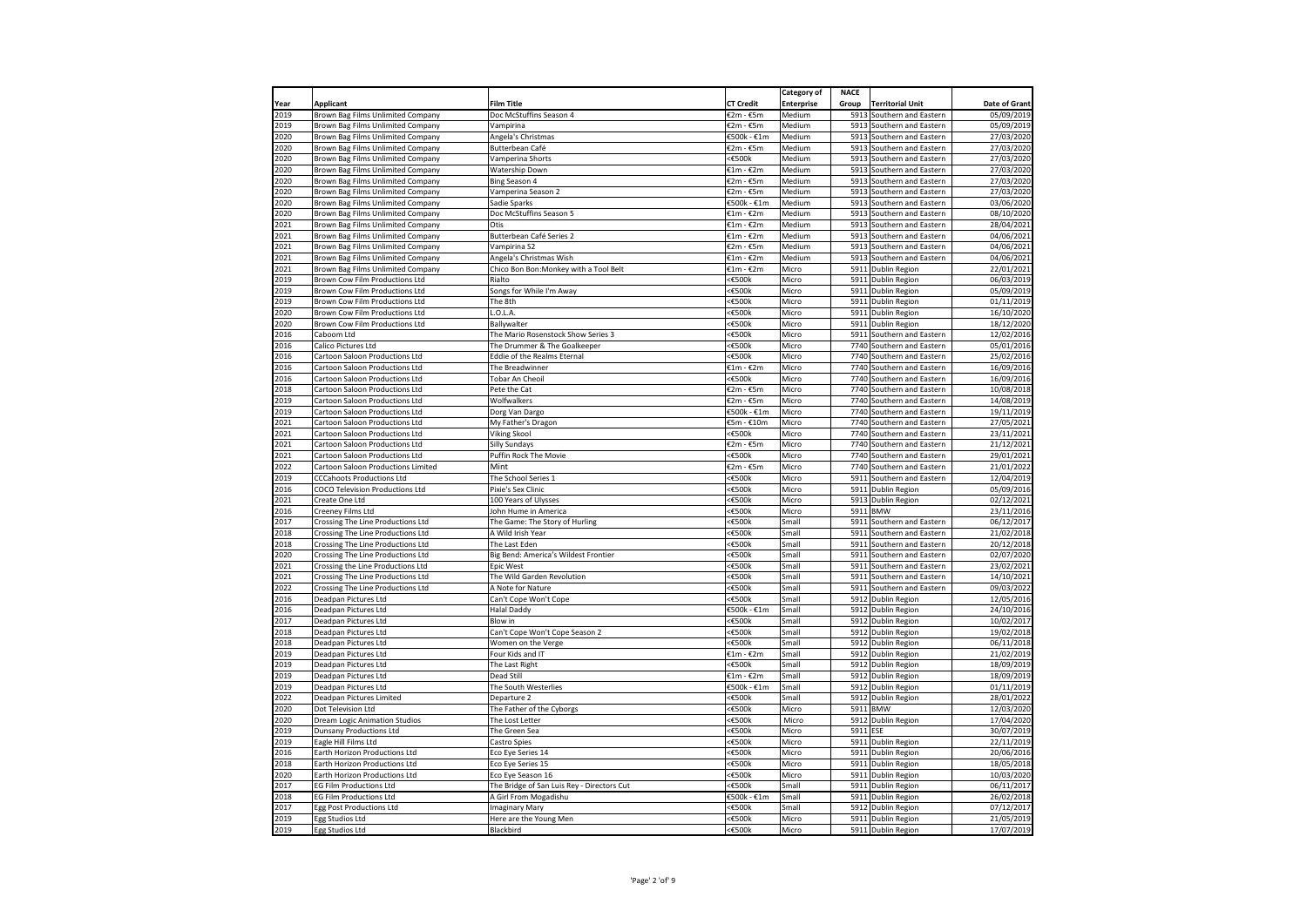|      |                                           |                                          |                  | Category of       | <b>NACE</b> |                         |               |
|------|-------------------------------------------|------------------------------------------|------------------|-------------------|-------------|-------------------------|---------------|
| Year | <b>Applicant</b>                          | <b>Film Title</b>                        | <b>CT Credit</b> | <b>Enterprise</b> | Group       | <b>Territorial Unit</b> | Date of Grant |
| 2021 | Egg Studios Ltd                           | The Christmas Waltz                      | <€500k           | Micro             | 5911        | Dublin Region           | 03/06/202     |
| 018  | El Zorrero Films Ltd                      | <b>National Treasures</b>                | <€500k           | Micro             | 5911        | Dublin Region           | 08/01/201     |
| 018  | El Zorrero Films Ltd                      | Blasta                                   | <€500k           | Micro             | 5911        | <b>Dublin Region</b>    | 29/08/201     |
| 019  | El Zorrero Films Ltd                      | Ealain Teo                               | $<\epsilon$ 500k | Micro             |             | 5911 Dublin Region      | 03/07/2019    |
| 016  | Element Pictures Productions Ltd          | Rebellion                                | €1-€2m           | Medium            | 5911        | Dublin Region           | 23/05/201     |
| 2017 | <b>Element Pictures Productions Ltd</b>   | The Killing of a Sacred Deer             | <€500k           | Medium            | 5911        | Dublin Region           | 30/01/201     |
| 2017 | <b>Element Pictures Productions Ltd</b>   | Ripper Street Season 4                   | €5m - €10m       | Medium            |             | 5911 Dublin Region      | 10/02/201     |
| 2018 | Element Pictures Productions Ltd          | Redwater                                 | €2m - €5m        | Medium            |             | 5911 Dublin Region      | 27/02/201     |
| 2018 | <b>Element Pictures Productions Ltd</b>   | Rosie                                    | ≤€500k           | Medium            |             | 5911 Dublin Region      | 31/10/2018    |
| 2019 | <b>Element Pictures Productions Ltd</b>   | The Favourite                            | €500k - €1m      | Medium            |             | 5911 Dublin Region      | 16/07/2019    |
| 019  | Element Pictures Productions Ltd          | Little Stranger                          | €500k - €1m      | Medium            |             | 5911 Dublin Region      | 15/08/201     |
| 020  | <b>Element Pictures Productions Ltd</b>   | Blood Season 2                           | €1m - €2m        | Medium            |             | 5911 Dublin Region      | 04/06/2020    |
| 020  | <b>Element Pictures Productions Ltd</b>   | Penance                                  | €500k - €1m      | Medium            |             | 5911 Dublin Region      | 26/06/202     |
| 021  | <b>Element Pictures Productions Ltd</b>   | Intergalactic                            | <€500k           | Medium            |             | 5911 Dublin Region      | 11/11/2021    |
| 018  | Element Pictures Productions Two Ltd      | Calm with Horses                         | €500k - €1m      | Medium            |             | 5911 Dublin Region      | 16/10/201     |
| 019  | Element Pictures Productions Two Ltd      | Normal People                            | €2m - €5m        | Medium            |             | 5911 Dublin Region      | 29/08/201     |
| 019  | Element Pictures Productions Two Ltd      | Herself                                  | €500k - €1m      | Medium            |             | 5911 Dublin Region      | 29/08/2019    |
| 2020 | Element Pictures Productions Two Ltd      | <b>Dublin Murders</b>                    | €500k - €1m      | Medium            | 5911        | Dublin Region           | 15/05/2020    |
|      |                                           |                                          |                  |                   |             |                         |               |
| 2020 | Element Pictures Productions Two Ltd      | Blood                                    | €500k - €1m      | Medium            |             | 5911 Dublin Region      | 03/06/2020    |
| 2021 | Element Pictures Productions Two Ltd      | The Drowning                             | €1m - €2m        | Medium            |             | 5911 Dublin Region      | 11/06/202     |
| 2017 | EP Red Rock Ltd                           | Red Rock Series 3                        | €1m - €2m        | Medium            |             | 5911 Dublin Region      | 26/05/201     |
| 018  | <b>EP Red Rock Ltd</b>                    | Red Rock Series 4                        | <€500k           | Medium            |             | 5911 Dublin Region      | 19/02/2018    |
| 2019 | EP5 Film Productions Ltd                  | Critters TV                              | <€500k           | Micro             |             | 5911 Dublin Region      | 16/05/2019    |
| 019  | Ersas Films Ltd                           | <b>Engines of Change</b>                 | <€500k           | Micro             |             | 5911 Dublin Region      | 17/05/2019    |
| 019  | <b>Eskimo Productions Ltd</b>             | Fantasy Ireland                          | <€500k           | Micro             | 5912        | Dublin Region           | 16/10/201     |
| 2021 | <b>Eskimo Productions Ltd</b>             | Tales from Dun Draiochta                 | $<$ £500 $k$     | Micro             |             | 5912 Dublin Region      | 26/05/202     |
| 016  | Esras Films Ltd                           | <b>Building Ireland Series 2</b>         | <€500k           | Micro             | 5911        | Dublin Region           | 02/06/201     |
| 021  | F.C.O.R. Pictures Ltd                     | God's Creatures                          | €1m - €2m        | Micro             | 5911        | South West              | 03/06/202     |
| 2017 | Fantastic Films Ltd                       | Muse                                     | <€500k           | Micro             |             | 5911 Dublin Region      | 26/05/2017    |
| 2019 | <b>Fantastic Films Ltd</b>                | Sea Fever                                | €500k - €1m      | Micro             | 5911        | <b>Dublin Region</b>    | 16/07/2019    |
| 2019 | <b>Fantastic Films Ltd</b>                | Vivarium                                 | €500k - €1m      | Micro             | 5911        | Dublin Region           | 16/07/2019    |
| 2021 | Fantastic Films Ltd                       | You Are Not My Mother                    | $<\epsilon$ 500k | Micro             |             | 5911 Dublin Region      | 28/04/2021    |
| 2017 | Fastnet (Ranger) Ltd                      | Black 47                                 | €1m - €2m        | Micro             |             | 5912 Dublin Region      | 06/07/201     |
| 2021 | Fastnet (Ranger) Ltd                      | Kindred                                  | €500k - €1m      | Micro             |             | 5912 Dublin Region      | 28/04/2021    |
| 2016 | Fastnet Docs Ltd                          | Belly of the Whale                       | <€500k           | Micro             |             | 5911 Dublin Region      | 01/12/2016    |
| 017  | Fastnet Docs Ltd                          | Jihad Jane; Dangerously Seeking Marriage | <€500k           | Micro             |             | 5911 Dublin Region      | 20/12/201     |
| 021  | <b>Fastnet Productions Ltd</b>            | The Storytellers                         | <€500k           | Micro             | 5911        | Dublin Region           | 28/10/202     |
| 2021 | <b>Fastnet Productions Ltd</b>            | One Night in Millstreet                  | <€500k           | Micro             |             | 5911 Dublin Region      | 02/12/202     |
| 019  | Feline Films Ltd                          | Shadows                                  | <€500k           | Micro             | 5911        | Southern and Eastern    | 19/11/201     |
| 020  | Feline Films Ltd                          | Wolf                                     | €500k - €1m      | Micro             | 5911        | Southern and Eastern    | 03/09/202     |
| 2016 | Ferndale Films Ltd                        | Secret Scripture Additional Shoot        | <€500k           | Micro             | 5911        | Southern and Eastern    | 15/01/2016    |
| 018  | Fever Kids Ltd                            | Killers Within                           | <€500k           | Micro             | 5911        |                         | 21/09/201     |
|      |                                           |                                          |                  |                   |             | Dublin Region           |               |
| 2018 | Film and Music Entertainment (Ire) Ltd    | How to Sell A War                        | <€500k           | Micro             | 5911        | Dublin Region           | 24/08/2018    |
| 2016 | <b>Firebrand Productions Ltd</b>          | Bernard Dunne's Mythical Heroes          | <€500k           | Micro             |             | 5911 Dublin Region      | 05/12/2016    |
| 2018 | <b>Firebrand Productions Ltd</b>          | Bernard Dunne's Mythical Heroes Season 2 | <€500k           | Micro             |             | 5911 Dublin Region      | 06/07/201     |
| 2020 | <b>Firebrand Productions Ltd</b>          | Blasts from the Past                     | <b>€500k</b>     | Micro             |             | 5911 Dublin Region      | 10/03/202     |
| 2019 | Five Knight Films                         | Fairytale of New York                    | €500k - €1m      | Micro             |             | 5911 Dublin Region      | 23/10/2019    |
| 019  | Four Provinces Films                      | The Rhythm Section                       | €5m - €10m       | Micro             |             | 5911 Dublin Region      | 12/12/2019    |
| 018  | <b>Giant Creative</b>                     | The Overcoat                             | <€500k           | Micro             |             | 9001 Dublin Region      | 29/06/201     |
| 018  | <b>Giant Creative</b>                     | Sherwood                                 | €500k - €1m      | Micro             | 9001        | Dublin Region           | 16/10/201     |
| 2019 | <b>Giant Creative</b>                     | Remy and Boo                             | €500k - €1m      | Micro             | 9001        | Dublin Region           | 21/08/2019    |
| 018  | <b>Gingerbread Animation Ltd</b>          | Space Chickens in Space                  | €1m - €2m        | Micro             | 5912        | Dublin Region           | 23/08/201     |
| 017  | Glen Arbor Productions Ltd                | We Have Always Lived in the Castle       | €500k - €1m      | Micro             | 9511        | Dublin Region           | 05/09/201     |
| 2020 | Glen Geen Ltd                             | Supervized                               | €500k - €1m      | Micro             |             | 5911 Dublin Region      | 21/01/2020    |
| 2021 | Glen Geen Ltd                             | Zone 414                                 | <€500k           | Micro             | 5911        | Dublin Region           | 14/10/202     |
| 2022 | <b>Grand Canal Productions Limited</b>    | Christmas at Castle Leslie               | <€500k           | Micro             | 5911        | Midlands West           | 21/01/202     |
| 2018 | Grand Pictures Commissioning A Ltd        | Dark Lies The Island                     | <€500k           | Micro             | 5911        | Southern and Eastern    | 19/02/201     |
| 021  | <b>Grand Pictures Commissioning A Ltd</b> | <b>Ridley Road</b>                       | <€500k           | Micro             | 5911        | Southern and Eastern    | 02/12/202     |
|      |                                           |                                          | $<\epsilon$ 500k | Micro             |             | 5911 BMW                | 15/12/201     |
| 2017 | Hardy Films Ltd                           | Hardy Bucks Series 4                     |                  |                   |             |                         |               |
| 2021 | Hasbrook Media Ltd                        | Ireland County by County                 | <€500k           | Micro             |             | 7022 Dublin Region      | 29/01/202     |
| 2021 | Hells Kitchen Ltd                         | IN ABSENTIA                              | €500k - €1m      | Micro             | 5911        | Dublin Region           | 28/04/202     |
| 2016 | Iarlaith Films t/a Zanzibar Films         | Penance / Aithri                         | €500k - €1m      | Micro             | 5911        | Southern and Eastern    | 15/12/201     |
| 021  | Icebox Films Ltd                          | Tarrac                                   | <€500k           | Micro             | 5911        | Dublin Region           | 02/12/202     |
| 018  | Igloo Productions Ltd                     | Peek Zoo                                 | <b>€500k</b>     | Micro             | 5911        | Dublin Region           | 16/10/201     |
| 2019 | Igloo Productions Ltd                     | The Man Who Dared To Dream               | <€500k           | Micro             |             | 5911 Dublin Region      | 08/01/2019    |
| 2016 | Independent Pictures Ltd                  | 16 Letters                               | <€500k           | Small             |             | 5911 Dublin Region      | 03/03/2016    |
|      |                                           |                                          |                  |                   |             |                         |               |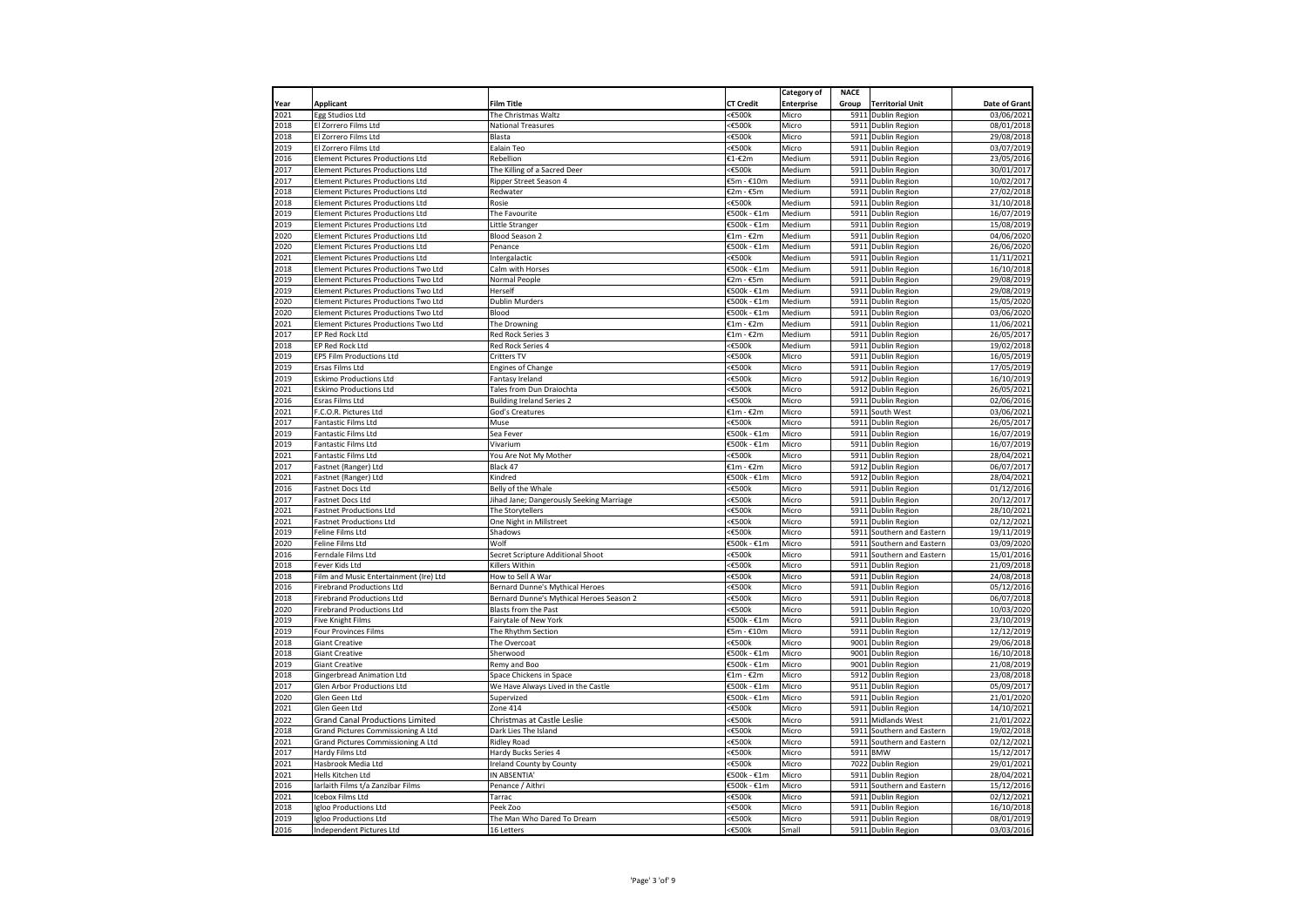|              |                                      |                                                                      |                     | Category of       | <b>NACE</b> |                                          |                          |
|--------------|--------------------------------------|----------------------------------------------------------------------|---------------------|-------------------|-------------|------------------------------------------|--------------------------|
| Year         | <b>Applicant</b>                     | Film Title                                                           | <b>CT Credit</b>    | <b>Enterprise</b> | Group       | <b>Territorial Unit</b>                  | Date of Grant            |
| 2016         | Independent Pictures Ltd             | Doctor in the House                                                  | <€500k              | Small             |             | 5911 Dublin Region                       | 03/03/2016               |
| 2016         | <b>Independent Pictures Ltd</b>      | On The Farm Live                                                     | <€500k              | Small             |             | 5911 Dublin Region                       | 12/07/2016               |
| 2018         | <b>Independent Pictures Ltd</b>      | Doctors in the House Series III                                      | <€500k              | Small             |             | 5911 Dublin Region                       | 08/06/2018               |
| 2020         | <b>Independent Pictures Ltd</b>      | Inside St. James                                                     | $\epsilon500k$      | Small             |             | 5911 Dublin Region                       | 02/07/2020               |
| 2017         | Independent Pictures Ltd             | Keeping Ireland Alive - The Health Service In A Day                  | <€500k              | Small             |             | 5911 Dublin Region                       | 05/10/2017               |
| 2016         | Ink and Light Ltd                    | Harry and Bip                                                        | <€500k              | Micro             | 5911        | <b>Dublin Region</b>                     | 09/09/2016               |
| 2019         | Ink and Light Ltd                    | Ollie                                                                | <€500k              | Micro             |             | 5911 Dublin Region                       | 01/11/2019               |
| 2020         | Ink and Light Ltd                    | Royals Next Door                                                     | <€500k              | Micro             |             | 5911 Dublin Region                       | 24/09/2020               |
| 2019         | <b>Inland Films Ltd</b>              | To the Moon                                                          | $<\epsilon$ 500k    | Micro             |             | 5912 Dublin Region                       | 09/07/2019               |
| 2020         | Insceal                              | Fanacht                                                              | <€500k              | Micro             | 5911        | <b>Dublin Region</b>                     | 30/11/2020               |
| 2019         | <b>JMACTWO Ltd</b>                   | The Town                                                             | <€500k              | Micro             | 5911        | Dublin Region                            | 01/11/2019               |
| 2016         | Joe McCarthy Film Productions Ltd    | Na Bailéid                                                           | <€500k              | Micro             | 5911        | South West                               | 16/09/2016               |
| 2017         | John Kelleher Media Ltd              | The Bailout                                                          | <€500k              | Micro             |             | 5911 Dublin Region                       | 10/02/2017               |
| 2020         | John Kelleher Media Ltd              | Full Circle                                                          | <€500k              | Micro             |             | 5911 Dublin Region                       | 22/10/2020               |
| 2019         | Kavaleer Creative Ltd                | <b>BoyGirlDogCatMouseCheese</b>                                      | $<$ €500 $k$        | SME               |             | 5911 Dublin Region                       | 22/11/2019               |
| 2016         | Kavaleer Productions Ltd             | Pablo                                                                | €500k - €1m         | SME               |             | 5911 Dublin Region                       | 20/06/2016               |
| 2019         | Kavaleer Productions Ltd             | Pablo Season 2                                                       | <€500k              | SME               |             | 5911 Dublin Region                       | 05/09/2019               |
| 2020         | Kavaleer Productions Ltd             | Alva & The Trolls                                                    | $<$ €500 $k$        | SME               |             | 5911 Dublin Region                       | 28/03/2020               |
| 2021         | Kavaleer Productions Ltd             | BoyGirlDogCatMouseCheese2                                            | $<$ €500 $k$        | SME               |             | 5911 Dublin Region                       | 29/03/2021               |
| 2021         | Kavaleer Productions Ltd             | Kiva Can Do Series 3                                                 | $<$ €500 $k$        | SME               | 5911        | <b>Dublin Region</b>                     | 11/11/2021               |
| 2017         | Kavaleer Productions Ltd             | Kiva Can Do - Series 2                                               | $<$ £500 $k$        | SME               |             | 5911 Dublin Region                       | 26/05/2017               |
| 2017         | Kite Entertainment Ltd               | <b>Brain Freeze III</b>                                              | $<$ €500 $k$        | Medium            | 5911        | <b>Dublin Region</b>                     | 06/06/2017               |
| 2016         | Léiriúcháin RnR Teoranta             | Ros na Rún Series 21                                                 | €1m - €2m           | Micro             | 5911        | <b>BMW</b>                               | 23/11/2016               |
| 2018         | Léiriúcháin RnR Teoranta             | Ros na Run Series 22                                                 | €500k - €1m         | Micro             |             | 5911 BMW                                 | 14/09/2018               |
| 2019         | Léiriúcháin RnR Teoranta             | Ros na Rún Series 23                                                 | €1m - €2m           | Micro             |             | 5911 BMW                                 | 21/05/2019               |
| 2019         | Léiriúcháin RnR Teoranta             | Ros na Rún Series 24                                                 | €1m - €2m           | Micro             | 5911        | <b>BMW</b>                               | 30/11/2019               |
| 2021         | Léiriúcháin RnR Teoranta             | Ros na Run Strath 25                                                 | €1m - €2m           | Micro             | 5911        | <b>BMW</b>                               | 23/02/2021               |
| 2021         | Léiriúcháin RnR Teoranta             | Ros na Rún Sraith 26                                                 | €1m - €2m           | Micro             |             | 5911 BMW                                 | 09/12/2021               |
| 2020         | Lighthouse Animation                 | <b>Bug Diaries</b>                                                   | €1m - €2m           | Micro             |             | 5912 Southern and Eastern                | 12/02/2020               |
| 2021<br>2016 | Lighthouse Animation                 | If you give the mouse a cookie - Series 2<br>Home Truths From Abroad | €1m - €2m<br><€500k | Micro             | 5912        | Southern and Eastern                     | 06/02/2021               |
| 2018         | Loosehorse Ltd<br>Loosehorse Ltd     | Taithí Gan Teorainn                                                  | <€500k              | Micro<br>Micro    |             | 6110 Dublin Region<br>6110 Dublin Region | 15/12/2016<br>04/05/2018 |
| 2018         | Loosehorse Ltd                       | A Voting Age                                                         | <€500k              | Micro             |             | 6110 Dublin Region                       | 31/10/2018               |
| 2020         | Loosehorse Ltd                       | Crash Scene Investigates                                             | <€500k              | Micro             |             | 6110 Dublin Region                       | 08/05/2020               |
| 2021         | Lovely Productions Ltd               | Nocebo                                                               | €1m - €2m           | Micro             |             | 5911 Dublin Region                       | 28/04/2021               |
| 2018         | Lunar Pictures                       | Shooting the Mafia                                                   | <€500k              | Micro             |             | 5911 BMW                                 | 25/06/2018               |
| 2019         | Macalla Teoranta                     | Arracht                                                              | <€500k              | Micro             |             | 6020 Dublin Region                       | 20/03/2019               |
| 2019         | Macalla Teoranta                     | <b>Bright Sparks</b>                                                 | $<\epsilon$ 500k    | Micro             |             | 6020 Dublin Region                       | 05/09/2019               |
| 019          | Macalla Teoranta                     | Mó Ghra Buan                                                         | <€500k              | Micro             |             | 6020 Dublin Region                       | 05/09/2019               |
| 2019         | Macalla Teoranta                     | Tír na nÓg                                                           | <€500k              | Micro             |             | 6020 Dublin Region                       | 13/12/2019               |
| 2022         | Macalla Teoranta                     | <b>Bright Sparks Series 4</b>                                        | <€500k              | Micro             |             | 6020 Dublin Region                       | 21/01/2022               |
| 2017         | Magamedia Teoranta                   | Snáithe                                                              | <€500k              | Micro             | 2680        | <b>BMW</b>                               | 12/10/2017               |
| 2018         | Magamedia Teoranta                   | Daniel O'Connell, Heart of a Liberator                               | <€500k              | Micro             | 2680        | <b>BMW</b>                               | 05/09/2018               |
| 2018         | Magamedia Teoranta                   | Finne                                                                | <€500k              | Micro             | 2680        | <b>BMW</b>                               | 12/10/2018               |
| 2019         | Magamedia Teoranta                   | Foscadh                                                              | <€500k              | Micro             | 2680        | <b>BMW</b>                               | 30/11/2019               |
| 2021         | Magic Light Pictures Ireland         | Zog and The Flying Doctors                                           | €500k - €1m         | Micro             | 5911        | <b>Dublin Region</b>                     | 26/05/2021               |
| 2021         | Magpie 6 Media Entertainment Ltd     | The Wee Littles                                                      | <€500k              | Micro             | 5911        | South West                               | 23/11/2021               |
| 2016         | Mammoth Films Ltd                    | Maze                                                                 | <€500k              | Micro             |             | 5911 Dublin Region                       | 07/04/2016               |
| 2018         | Marcie Films Ltd                     | The Venice of The North                                              | <€500k              | Micro             |             | 5911 Dublin Region                       | 20/12/2018               |
| 2021         | Max Films Ltd                        | The Men Who Saved America                                            | €5m - €10m          | Micro             |             | 5920 Dublin Region                       | 09/12/2021               |
| 2017         | Meangadh Fibín Teoranta              | Mr Mender and The Chummy Jiggers                                     | $<\epsilon$ 500k    | Micro             | 6020        | <b>BMW</b>                               | 15/08/2017               |
| 019          | Meangadh Fibín Teoranta              | Ar Scealsa                                                           | <€500k              | Micro             | 6020        | <b>BMW</b>                               | 08/01/2019               |
| 2019         | Meangadh Fibín Teoranta              | s Mise Ciara                                                         | <€500k              | Micro             | 6020        | <b>BMW</b>                               | 17/05/2019               |
| 2020         | Merlin Films Group Ltd.              | The Knight Before Christmas                                          | <€500k              | Micro             | 6499        | Dublin Region                            | 03/06/2020               |
| 2016         | Metropolitan Films International Ltd | Penny Dreadful Series 3                                              | €10m - €30m         | Other             |             | 5911 Southern and Eastern                | 24/02/2016               |
| 2016         | Metropolitan Films International Ltd | Vikings, Series 4B                                                   | €2m-€5m             | Other             | 5911        | Southern and Eastern                     | 18/04/2016               |
| 2016         | Metropolitan Films International Ltd | Innocent                                                             | €1m - €2m           | Other             | 5911        | Southern and Eastern                     | 28/11/2016               |
| 2017         | Metropolitan Films International Ltd | Inspector Jury, The Deer Leap                                        | <€500k              | Other             | 5911        | Southern and Eastern                     | 10/02/2017               |
| 2017         | Metropolitan Films International Ltd | Into The Badlands                                                    | €10m - €30m         | Other             | 5911        | Southern and Eastern                     | 10/02/2017               |
| 2017         | Metropolitan Films International Ltd | Vikings, Series 5                                                    | €10m - €30m         | Other             | 5911        | Southern and Eastern                     | 26/05/2017               |
| 2017         | Metropolitan Films International Ltd | Time of My Life                                                      | <€500k              | Other             | 5911        | Southern and Eastern                     | 05/07/2017               |
| 2018         | Metropolitan Films International Ltd | The Art of Love                                                      | <€500k              | Other             | 5911        | Southern and Eastern                     | 29/01/2018               |
| 2018         | Metropolitan Films International Ltd | The Widow                                                            | €2m - €5m           | Other             | 5911        | Southern and Eastern                     | 19/02/2018               |
| 2018         | Metropolitan Films International Ltd | Into The Badlands Series 3                                           | €10m - €30m         | Other             | 5911        | Southern and Eastern                     | 26/02/2018               |
| 2018         | Metropolitan Films International Ltd | Inspektpr Jury, Der Tod des Harlekins                                | <€500k              | Other             | 5911        | Southern and Eastern                     | 03/04/2018               |
| 2018         | Metropolitan Films International Ltd | Younger Irish Goodbye                                                | <€500k              | Other             |             | 5911 Southern and Eastern                | 20/04/2018               |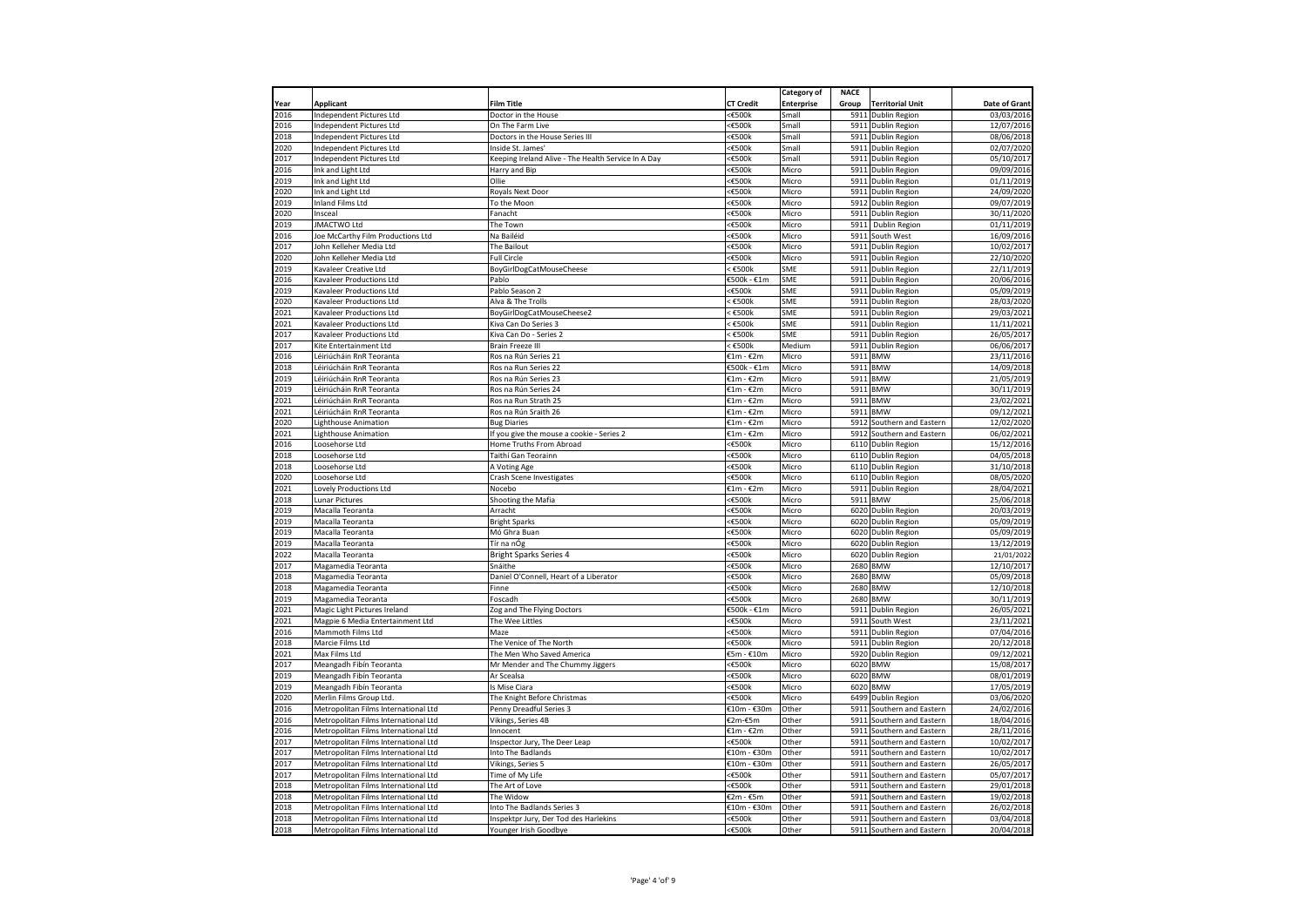|              |                                                                              |                                                           |                          | Category of       | <b>NACE</b>  |                                              |                          |
|--------------|------------------------------------------------------------------------------|-----------------------------------------------------------|--------------------------|-------------------|--------------|----------------------------------------------|--------------------------|
| Year         | <b>Applicant</b>                                                             | Film Title                                                | <b>CT Credit</b>         | <b>Enterprise</b> | Group        | <b>Territorial Unit</b>                      | Date of Grant            |
| 2018         | Metropolitan Films International Ltd                                         | Dawn                                                      | €1m - €2m                | Other             | 5911         | Southern and Eastern                         | 20/04/2018               |
| 2018         | Metropolitan Films International Ltd                                         | Vikings, Series 6                                         | €10m - €30m              | Other             | 5911         | Southern and Eastern                         | 10/08/2018               |
| 2019<br>2020 | Metropolitan Films International Ltd                                         | The Widow<br>Valhalla                                     | <€500k                   | Other<br>Other    | 5911<br>5911 | Southern and Eastern                         | 17/09/2019               |
|              | Metropolitan Films International Ltd                                         |                                                           | €10m - €30m              |                   |              | Southern and Eastern                         | 18/12/2020               |
| 2021         | Metropolitan Films International Ltd                                         | The Banshees of Inisherin                                 | €5m - €10m               | Other             |              | 5911 Southern and Eastern                    | 14/10/2021               |
| 2021<br>2021 | Metropolitan Films International Ltd<br>Metropolitan Films International Ltd | The Last Duel<br>KIN                                      | €10m - €30m<br>€2m - €5m | Other<br>Other    | 5911<br>5911 | Southern and Eastern<br>Southern and Eastern | 12/05/2021<br>23/06/2021 |
| 2021         | Metropolitan Films International Ltd                                         | Redemption                                                | €1m - €2m                | Other             | 5911         | Southern and Eastern                         | 21/12/2021               |
| 2021         | Metropolitan International Films Ltd                                         | Moonhaven Season 1                                        | €5m - €10m               | Other             |              | 5911 Southern and Eastern                    | 09/12/2021               |
| 2022         | Metropolitan Films International Ltd                                         | Valhalla 2                                                | €10m - €30m              | Other             |              | 5911 Southern and Eastern                    | 18/02/2022               |
| 2017         | Michael Donnelly V Media Ltd                                                 | Dublin Old School                                         | <€500k                   | Micro             |              | 5911 Dublin Region                           | 12/10/2017               |
| 2016         | Mind The Gap Films Ltd                                                       | Lords & Ladles Series 2                                   | <€500k                   | Micro             |              | 5911 Dublin Region                           | 24/05/2016               |
| 2017         | Mind The Gap Films Ltd                                                       | Lords, Ladles and the Potato                              | < €500k                  | Micro             |              | 5911 Dublin Region                           | 27/06/2017               |
| 2018         | Mind The Gap Films Ltd                                                       | Na Treibheanna: Music For Life                            | <€500k                   | Micro             |              | 5911 Dublin Region                           | 20/11/2018               |
| 2020         | Mind The Gap Films Ltd                                                       | After a Woman's Heart                                     | <€500k                   | Micro             |              | 5911 Dublin Region                           | 10/03/2020               |
| 2019         | MK1 Studios Productions Ltd                                                  | A Christmas Perfection                                    | <€500k                   | Micro             |              | 5911 Dublin Region                           | 08/01/2019               |
| 2019         | MK1 Studios Productions Ltd                                                  | There You'll Find Me                                      | €500k - €1m              | Micro             | 5911         | Dublin Region                                | 01/11/2019               |
| 2019         | MK1 Studios Productions Ltd                                                  | Never Cry                                                 | <€500k                   | Micro             | 5911         | Dublin Region                                | 01/11/2019               |
| 2020         | Moetion Films Ltd                                                            | Oops, Back in the Deep End                                | €500k - €1m              | Micro             |              | 5911 BMW                                     | 14/01/2020               |
| 2017         | Monster Entertainment Ltd                                                    | I'm A Fish                                                | <b>€500k</b>             | Micro             | 5911         | Dublin Region                                | 10/02/2017               |
| 2018         | Mooshku Ltd                                                                  | <b>Tot Cop</b>                                            | <€500k                   | Micro             |              | 5912 Dublin Region                           | 18/05/2018               |
| 2018         | Mordán Films Ltd                                                             | Cuisle                                                    | <€500k                   | Micro             |              | 5911 BMW                                     | 30/07/2018               |
| 2019         | Mordán Films Ltd                                                             | Anam                                                      | <€500k                   | Micro             |              | 5911 BMW                                     | 14/08/2019               |
| 2016         | Motive Television Ltd                                                        | Knock - On A Wing And A Prayer                            | <€500k                   | Micro             |              | 6020 Dublin Region                           | 17/10/2016               |
| 2017         | Motive Television Ltd                                                        | Jobstown                                                  | : €500k                  | Micro             |              | 6020 Dublin Region                           | 13/04/2017               |
| 2021         | Mr Kite Ltd                                                                  | Glimpse                                                   | $<$ £500 $k$             | Micro             |              | 5911 Dublin Region                           | 28/10/2021               |
| 2018         | Ned Kelly Pictures Ltd                                                       | The Woman Who Shot Mussolini                              | <€500k                   | Micro             |              | 5911 Dublin Region                           | 03/04/2018               |
| 2017         | New Decade TV Ltd                                                            | Haunted                                                   | <€500k                   | Micro             | 5911         | Dublin Region                                | 10/02/2017               |
| 2017         | New Decade TV Ltd                                                            | 10 Things to Know About Series 2                          | $\epsilon$ £500k         | Micro             |              | 5911 Dublin Region                           | 10/05/2017               |
| 2021         | New Decade TV Ltd                                                            | A Short History of Decay                                  | ≤ €500k                  | Micro             | 5911         | Dublin Region                                | 02/12/2021               |
| 2021         | New Decade TV Ltd                                                            | The Island: 1.8 Billion Years in the Making               | €500k                    | Micro             | 5911         | Dublin Region                                | 03/06/2021               |
| 2017         | Nightingale Films                                                            | Fresh Blood - A Loner's Instinct                          | <€500k                   | Micro             |              | 5911 Southern and Eastern                    | 12/10/2017               |
| 2020         | O'Sullivan Productions Ltd                                                   | Cutters                                                   | ≤ €500k                  | Micro             |              | 5911 Dublin Region                           | 18/01/2020               |
| 2019         | Paper Dreams Ltd                                                             | Capt'n Sharky                                             | <€500k                   | Micro             |              | 5911 Dublin Region                           | 11/06/2019               |
| 2016         | Parallel Film Productions Ltd                                                | Jadotville                                                | €1m - €2m                | Medium            |              | 5911 Dublin Region                           | 25/04/2016               |
| 2016         | Parallel Film Productions Ltd                                                | Reign Series 3                                            | <€500k                   | Medium            |              | 5911 Dublin Region                           | 26/10/2016               |
| 2019         | Parallel Film Productions Ltd                                                | Sweetness in the Belly                                    | €500k - €1m              | Medium            |              | 5911 Dublin Region                           | 16/07/2019               |
| 2020         | Parallel Film Productions Ltd                                                | The Turning                                               | €2m - €5m                | Medium            | 5911         | Dublin Region                                | 14/01/2020               |
| 2020         | Parallel Film Productions Ltd                                                | My Salinger Year                                          | <€500k                   | Medium            |              | 5911 Dublin Region                           | 24/03/2020               |
| 2022         | Parallel Film Producions Ltd                                                 | Marlowe                                                   | €2m - €5m                | Medium            | 5911         | <b>Dublin Region</b>                         | 21/01/2022               |
| 2016         | Parallel Television Productions Ltd                                          | A Storm in the Stars                                      | €500k - €1m              | Medium            | 5911         | Dublin Region                                | 23/03/2016               |
| 2016         | Parallel Television Productions Ltd                                          | Kill Giants                                               | €1m - €2m                | Medium            | 5911         | Dublin Region                                | 15/12/2016               |
| 2017         | Parallel Television Productions Ltd                                          | <b>Ends Meet</b>                                          | <€500k                   | Medium            | 5911         | <b>Dublin Region</b>                         | 28/03/2017               |
| 2017         | Parallel Television Productions Ltd                                          | The Man Who Invented Christmas                            | €1m - €2m                | Medium            | 5911         | <b>Dublin Region</b>                         | 28/03/2017               |
| 2017         | Parallel Television Productions Ltd                                          | Delinquent Season                                         | $<$ €500 $k$             | Medium            | 5911         | Dublin Region                                | 26/05/2017               |
| 2017         | Parallel Television Productions Ltd                                          | My Astonishing Self: Gabriel Byrne on George Bernard Shaw | <€500k                   | Medium            |              | 5911 Dublin Region                           | 13/07/2017               |
| 2017         | Parallel Television Productions Ltd                                          | Manor House Revival                                       | <€500k                   | Medium            | 5911         | Dublin Region                                | 05/09/2017               |
| 2019         | Parallel Television Productions Ltd                                          | Darklands                                                 | €500k - €1m              | Medium            |              | 5911 Dublin Region                           | 14/08/2019               |
| 2018         | Phoenix Films Ltd                                                            | An Bhoirinn Ait Aislinge                                  | <€500k                   | Micro             |              | 5911 Southern and Eastern                    | 29/08/2018               |
| 2021         | Pictor Productions Ltd                                                       | Flix                                                      | <€500k                   | Micro             |              | 5911 Dublin Region                           | 21/12/2021               |
| 2017         | Pinewood Productions Ireland Ltd                                             | Star Wars: The Last Jedi                                  | €2m - €5m                | Other             |              | 5911 Dublin Region                           | 27/06/2017               |
| 2019         | Pink Kong Studios Ltd                                                        | Urban Tails                                               | <€500k                   | Micro             |              | 7022 Dublin Region                           | 29/08/2019               |
| 2019         | Playground Pictures Ltd                                                      | Dead Happy                                                | <€500k                   | Micro             |              | 5911 Dublin Region                           | 30/08/2019               |
| 2022         | Play House Studios Limited                                                   | Savage Waters                                             | <€500k                   | Micro             |              | 5911 Dublin Region                           | 21/01/2022               |
| 2019         | Port Pictures Ltd                                                            | Death of a Ladies Man                                     | <€500k                   | Micro             |              | 5911 Dublin Region                           | 17/10/2019               |
| 2019         | Port Pictures Ltd                                                            | Wild Mountain Thyme                                       | €1m - €2m                | Micro             | 5911         | Dublin Region                                | 05/12/2019               |
| 2021         | Port Pictures Ltd                                                            | Modern Love Season 2                                      | €2m - €5m                | Micro             | 5911         | Dublin Region                                | 24/11/2021               |
| 2021         | Port Pictures Ltd                                                            | Holding                                                   | €2m - €5m                | Micro             |              | 5911 Dublin Region                           | 24/11/2021               |
| 2016         | Praxis Pictures Ltd                                                          | Condemned to Remember                                     | <€500k                   | Micro             |              | 5911 Dublin Region                           | 28/11/2016               |
| 2018         | Pure Class Productions Ltd                                                   | <b>Bridget and Eamonn Series 3</b>                        | <€500k                   | Micro             |              | 5911 Dublin Region                           | 18/05/2018               |
| 2019         | Pure Class Productions Ltd                                                   | <b>Bridget and Eamon Series 4</b>                         | <€500k                   | Micro             |              | 5911 Dublin Region                           | 21/02/2019               |
| 2018         | Purple Door Film Productions Ltd                                             | Little Women                                              | €2m - €5m                | Micro             |              | 5911 Dublin Region                           | 19/02/2018               |
| 2019         | Rare TV Ireland Ltd                                                          | <b>Egypt's Unexplained Files</b>                          | <€500k                   | Micro             |              | 5912 Dublin Region                           | 20/03/2019               |
| 2020         | Real Films Ltd                                                               | Gaza - Out of the Ordinary                                | <€500k                   | Micro             | 5912         | <b>BMW</b>                                   | 17/04/2020               |
|              |                                                                              |                                                           |                          | Micro             |              | 5911 Dublin Region                           | 16/10/2018               |
| 2018         | Red Pepper Productions Ltd                                                   | Fota: Into The Wild                                       | <€500k<br><€500k         |                   |              | 5912 Dublin Region                           | 23/05/2016               |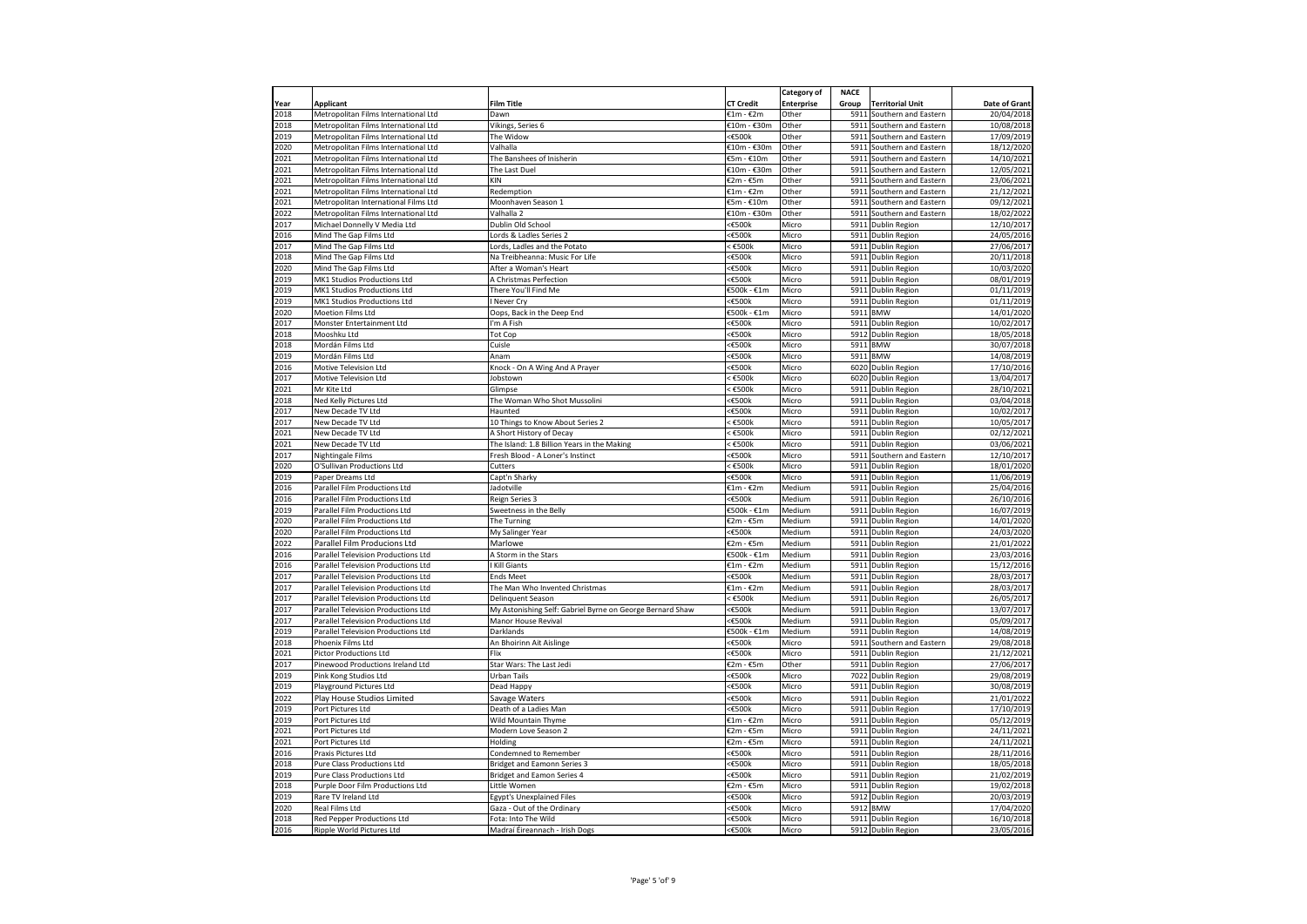|              |                                   |                                           |                  | Category of       | <b>NACE</b> |                           |                          |
|--------------|-----------------------------------|-------------------------------------------|------------------|-------------------|-------------|---------------------------|--------------------------|
| Year         | <b>Applicant</b>                  | <b>Film Title</b>                         | <b>CT Credit</b> | <b>Enterprise</b> | Group       | <b>Territorial Unit</b>   | Date of Grant            |
| 2017         | Ripple World Pictures Ltd         | Casper and Emma                           | $<$ £500 $k$     | Micro             |             | 5912 Dublin Region        | 04/05/2017               |
| 2017         | Ripple World Pictures Ltd         | Highway                                   | <€500k           | Micro             |             | 5912 Dublin Region        | 05/09/2017               |
| 2018         | Ripple World Pictures Ltd         | Never Grow Old                            | €500k - €1m      | Micro             |             | 5912 Dublin Region        | 19/09/2018               |
| 2019         | Ripple World Pictures Ltd         | Wistings                                  | $E500k - E1m$    | Micro             |             | 5912 Dublin Region        | 08/01/2019               |
| 2019         | Ripple World Pictures Ltd         | Justice.Net                               | :€500k           | Micro             |             | 5912 Dublin Region        | 14/08/2019               |
| 2020         | Ripple World Pictures Ltd         | Casper and Emma: Treasure Hunt            | ≤€500k           | Micro             |             | 5912 Dublin Region        | 26/06/2020               |
| 2020         | <b>River Productions Ltd</b>      | Riverdance-the Animated Movie             | €500k - €1m      | Micro             |             | 9004 Dublin Region        | 01/10/2020               |
| 2016         | Roads Entertainment Ltd           | Song of Granite                           | <€500k           | Micro             |             | 5911 Dublin Region        | 26/10/2016               |
| 2017         | ROSG Teoranta                     |                                           | $\leq$ £500 $k$  | Micro             |             | 5911 BMW                  | 26/05/2017               |
| 2019         | ROSG Teoranta                     | Murdair Mhám Trasna                       | <€500k           |                   | 5911        | <b>BMW</b>                |                          |
| 2016         | <b>Rubicon Films Ltd</b>          | Avenger Ghaoth Dobhair<br>The Flag        | :€500k           | Micro<br>Micro    | 5911        |                           | 16/10/2019<br>21/03/2016 |
|              |                                   |                                           |                  |                   |             | Dublin Region             |                          |
| 2017         | Rubicon Films Ltd                 | A Nation Holds Its Breath                 | ≤€500k           | Micro             |             | 5911 Dublin Region        | 08/12/2017               |
| 2018         | Rubicon Films Ltd                 | Papi Chulo                                | <€500k           | Micro             |             | 5911 Dublin Region        | 18/05/2018               |
| 2018         | Rubicon Films Ltd                 | Metal Heart                               | ≤€500k           | Micro             |             | 5911 Dublin Region        | 11/06/2018               |
| 2018         | Rubicon Films Ltd                 | Finding Joy                               | ≤€500k           | Micro             |             | 5911 Dublin Region        | 10/08/2018               |
| 2020         | Rubicon Films Ltd                 | Finding Joy Series 2                      | <€500k           | Micro             |             | 5911 Dublin Region        | 10/01/2020               |
| 2020         | Rubicon Films Ltd                 | Smother                                   | €1m - €2m        | Micro             |             | 5911 Dublin Region        | 10/03/2020               |
| 2021         | Rubicon Films Ltd                 | Smother Series 2                          | €1m - €2m        | Micro             |             | 5911 Dublin Region        | 09/06/2021               |
| 2016         | Saffron Pictures Ltd              | Acceptable Risk                           | €1m - €2m        | Micro             |             | 5911 Dublin Region        | 28/11/2016               |
| 2021         | Saffron Pictures Ltd              | <b>Hidden Assets</b>                      | €500k - €1m      | Micro             |             | 5911 Dublin Region        | 24/06/2021               |
| 2021         | Salt Films Ltd                    | Magpie Murders                            | £1m - €2m        | Micro             | 5911        | Dublin Region             | 26/05/2021               |
| 2016         | Salty Dog Pictures Ltd            | Brewster The Rooster                      | :€500k           | Micro             | 5912        | Dublin Region             | 08/09/2016               |
| 2018         | Salty Dog Pictures Ltd            | <b>Hot Streets</b>                        | (£500‡           | Micro             |             | 5912 Dublin Region        | 25/05/2018               |
| 2019         | Salty Dog Pictures Ltd            | Sir Mouse                                 | <€500k           | Micro             |             | 5912 Dublin Region        | 21/02/2019               |
| 2019         | Salty Dog Pictures Ltd            | Yabba Dabba Dinosaur                      | ≤€500k           | Micro             |             | 5912 Dublin Region        | 22/11/2019               |
| 2017         | Samson Films Ltd                  | Cellar Door                               | <€500k           | Micro             |             | 5911 Dublin Region        | 15/03/2017               |
| 2018         | Samson Films Ltd                  | Float Like A Butterfly                    | <€500k           | Micro             |             | 5911 Dublin Region        | 16/01/2018               |
| 2018         | Samson Films Ltd                  | End of Sentence                           | €500k - €1m      | Micro             |             | 5911 Dublin Region        | 03/04/2018               |
| 2019         | Samson Films Ltd                  | Rose Plays Julie                          | <€500k           | Micro             |             | 5911 Dublin Region        | 25/01/2019               |
| 2020         | Samson Films Ltd                  | Wildfire                                  | ≤€500k           | Micro             |             | 5911 Dublin Region        | 09/04/2020               |
| 2020         | Samson Films Ltd                  | The Castle                                | :€500k           | Micro             |             | 5911 Dublin Region        | 20/05/2020               |
| 2020         | Samson Films Ltd                  | The Intruder                              | $E500k - E1m$    | Micro             | 5911        | <b>Dublin Region</b>      | 17/12/2020               |
| 2021         | Samson Films Ltd                  | My Sailor, My Love                        | €500k - €1m      | Micro             |             | 5911 Dublin Region        | 28/10/2021               |
| 2022         | Samson Films                      | Witness No.3                              | €500k - €1m      | Micro             |             | 5911 Dublin Region        | 21/01/2022               |
| 2022         | Samson Films                      | The Ghost of Richard Harris               | (£500‡           | Micro             |             | 5911 Dublin Region        | 21/01/2022               |
| 2016         | Savage Production Ltd             | Good Favour                               | $500k$           | Small             |             | 5911 Dublin Region        | 09/11/2016               |
| 2017         | Savage Production Ltd             | Return to Montauk                         | ≤€500k           | Small             | 5911        | Dublin Region             | 10/02/2017               |
| 2017         | Savage Production Ltd             | The Hole in the Ground                    | €500k - €1m      | Small             |             | 5911 Dublin Region        | 20/12/2017               |
| 2019         | <b>Savage Production Ltd</b>      | Cosmogony                                 | <€500k           | Small             | 5911        | <b>Dublin Region</b>      | 16/10/2019               |
| 2021         | Savage Production Ltd             | It is in Us All                           | :€500k           | Small             | 5911        | Dublin Region             | 29/03/2021               |
| 2020         | Savage Production Ltd             | The Ten Steps                             | $E500k - E1m$    | Small             | 5911        | Dublin Region             | 10/20/2020               |
| 2016         | Scratch Films Ltd                 | John Connors: Traveller History Project   | :€500k           | Micro             | 5911        | Southern and Eastern      | 23/03/2016               |
| 2017         | Screen Scene Ltd                  | Game of Thrones Season 6                  | ≤€500k           | Small             | 5911        | Dublin Region             | 12/09/2017               |
|              |                                   |                                           | ≤€500k           |                   |             |                           | 06/06/2018               |
| 2018<br>2019 | Screen Scene Ltd                  | Game of Thrones Season 7                  | <€500k           | Small<br>Small    |             | 5911 Dublin Region        | 22/11/2019               |
|              | Screen Scene Ltd                  | Lost in Space                             | ≤€500k           |                   |             | 5911 Dublin Region        |                          |
| 2020         | Screen Scene Ltd                  | Catherine the Great                       |                  | Small             |             | 5911 Dublin Region        | 03/06/2020               |
| 2020         | Screen Scene Ltd                  | Game of Thrones Season 8                  | <€500k           | Small             |             | 5911 Dublin Region        | 03/06/2020               |
| 2020         | Screen Scene Ltd                  | The Irishman                              | €1m - €2m        | Small             | 5911        | Dublin Region             | 03/06/2020               |
| 2021         | Screen Scene Ltd                  | Respect                                   | ≤€500k           | Small             |             | 5911 Dublin Region        | 09/12/2021               |
| 2021         | Screen Scene Ltd                  | <b>Blue Bayou</b>                         | <€500k           | Small             |             | 5911 Dublin Region        | 09/12/2021               |
| 2021         | Screen Scene Ltd                  | Flag Day                                  | ≤€500k           | Small             |             | 5911 Dublin Region        | 09/12/2021               |
| 2016         | Sea Fever Productions Ltd         | Silver Branch                             | <€500k           | Micro             | 4754        | Southern and Eastern      | 14/01/2016               |
| 2016         | Sea Fever Productions Ltd         | Ireland's Deep Atlantic                   | <€500k           | Micro             | 4754        | Southern and Eastern      | 24/02/2016               |
| 2019         | Sea Fever Productions Ltd         | The Secrets of the Burren                 | <€500k           | Micro             |             | 4574 Southern and Eastern | 17/05/2019               |
| 2020         | Sea Fever Productions Ltd         | <b>Blue Atlantic</b>                      | ≤€500k           | Micro             |             | 4574 Southern and Eastern | 10/03/2020               |
| 2017         | ShinAwil Ltd                      | Along Home Shores                         | ≤€500k           | Small             |             | 5911 Dublin Region        | 30/01/2017               |
| 2017         | ShinAwil Ltd                      | Peak Performance                          | ≤€500k           | Small             |             | 5911 Dublin Region        | 30/01/2017               |
| 2019         | ShinAwil Ltd                      | Miss Scarlett & the Duke                  | €1m - €2m        | Small             |             | 5911 Dublin Region        | 01/11/2019               |
| 2021         | ShinAwil Ltd                      | O'Casey in the Estate                     | :€500k           | Small             | 5911        | Dublin Region             | 29/01/2021               |
| 2017         | <b>Sideline Productions Ltd</b>   | Secrets of Great British Castles Series 2 | ≤€500k           | Small             |             | 5911 Dublin Region        | 28/03/2017               |
| 2018         | <b>Sideline Productions Ltd</b>   | Revolting Ireland                         | <€500k           | Small             |             | 5911 Dublin Region        | 19/02/2018               |
| 2018         | Silk Screen Media t/a The Element | 24 Hours Wildlife                         | ≤€500k           | Micro             |             | 5911 Dublin Region        | 20/11/2018               |
| 2021         | Soilsiú Teoranta                  | Young Plato                               | ≤€500k           | Micro             |             | 5911 BMW                  | 23/02/2021               |
| 2019         | Soilsiú Teoranta                  | The Alexander Complex                     | ≤€500k           | Micro             | 5911        | <b>BMW</b>                | 21/05/2019               |
| 2020         | Soilsiú Teoranta                  | Girl Taken                                | $<\epsilon$ 500k | Micro             |             | 5911 BMW                  | 13/08/2020               |
| 2018         | South Wind Blows Ltd              | Keepers of the Flame                      | <€500k           | Micro             |             | 5911 Southern and Eastern | 29/01/2018               |
|              |                                   |                                           |                  |                   |             |                           |                          |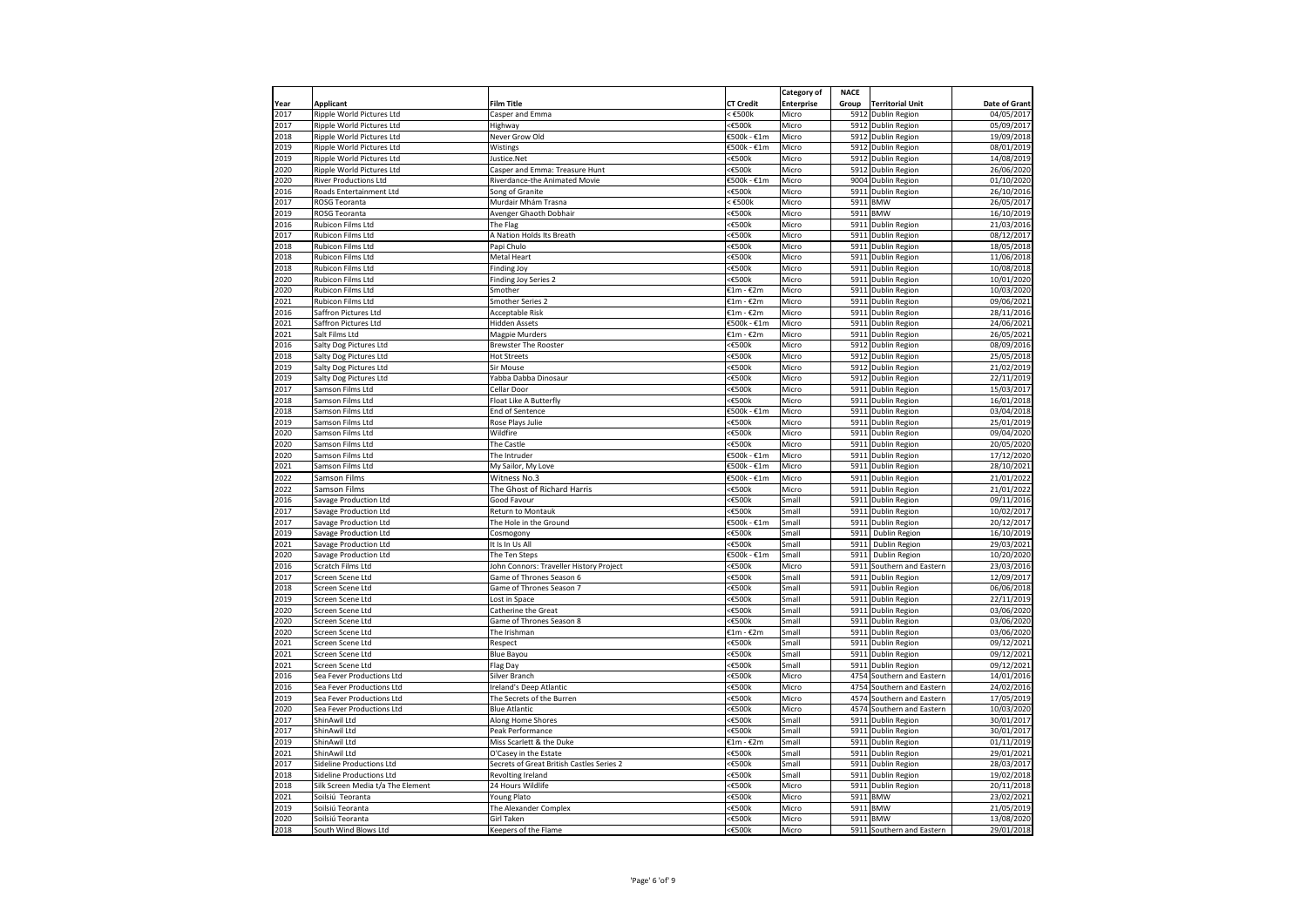|      |                                   |                                                  |                  | Category of       | <b>NACE</b> |                           |               |
|------|-----------------------------------|--------------------------------------------------|------------------|-------------------|-------------|---------------------------|---------------|
| Year | <b>Applicant</b>                  | <b>Film Title</b>                                | <b>CT Credit</b> | <b>Enterprise</b> | Group       | <b>Territorial Unit</b>   | Date of Grant |
| 2019 |                                   |                                                  | <€500k           |                   |             |                           |               |
|      | South Wind Blows Ltd              | Folkland                                         |                  | Micro             |             | 5911 Southern and Eastern | 16/10/2019    |
| 2018 | Spiral Pictures Ltd               | <b>Taken Down</b>                                | €1m - €2m        | Micro             |             | 5911 Dublin Region        | 12/09/2018    |
| 2020 | Spiral Pictures Ltd               | Innocent 2                                       | €1m - €2m        | Micro             |             | 5911 Dublin Region        | 22/10/2020    |
| 2016 | Still Films Ltd                   | Lost In France                                   | $<$ £500 $k$     | Micro             | 5911        | Dublin Region             | 09/06/2016    |
| 2017 | Still Films Ltd                   | Kevin Roche: The Quiet Architect                 | €500k            | Micro             |             | 5911 Dublin Region        | 09/05/2017    |
| 2021 | Studio Meala Ltd                  | PEN 15-Jacuzzi                                   | $<$ €500 $k$     | Micro             | 5911        | <b>BMW</b>                | 26/06/2021    |
| 2021 | Studio Meala Ltd                  | Gil Next Door                                    | $<$ €500 $k$     | Micro             | 5911        | <b>BMW</b>                | 02/12/2021    |
| 2017 | Subotica Productions Ltd          | The Ash Lad: In the Hall of the Mountain King    | €500k - €1m      | Medium            |             | 5911 Dublin Region        | 16/05/2017    |
| 2017 | <b>Subotica Productions Ltd</b>   | Don't Leave Home                                 | €500k - €1m      | Medium            |             | 5911 Dublin Region        | 07/12/2017    |
| 2018 | <b>Subotica Productions Ltd</b>   | Rig 45                                           | €1m - €2m        | Medium            | 5911        | Dublin Region             | 18/05/2018    |
| 2018 | Subotica Productions Ltd          | Michael Inside                                   | <€500k           | Medium            | 5911        | Dublin Region             | 18/05/2018    |
| 2018 | Subotica Productions Ltd          | Jerry Maya's Detective Agency: The First Mystery | €500k - €1m      | Medium            |             | 5911 Dublin Region        | 16/07/2018    |
| 2019 | <b>Subotica Productions Ltd</b>   | The Other Lamb                                   | €500k - €1m      | Medium            |             | 5911 Dublin Region        | 04/09/2019    |
| 2019 | <b>Subotica Productions Ltd</b>   | Terminal                                         | $<$ £500 $k$     | Medium            |             | 5911 Dublin Region        | 05/09/2019    |
| 2019 | Subotica Productions Ltd          | Rig 45 - Season 2                                | €1m - €2m        | Medium            |             | 5911 Dublin Region        | 05/11/2019    |
| 2019 | Subotica Productions Ltd          | The Other Lamb                                   | €500k - €1m      | Medium            |             | 5911 Dublin Region        | 05/11/2019    |
| 2020 |                                   |                                                  | €1m - €2m        | Medium            | 5911        |                           |               |
|      | <b>Subotica Productions Ltd</b>   | Horizon Line                                     |                  |                   |             | <b>Dublin Region</b>      | 03/06/2020    |
| 2021 | Subotica Productions Ltd          | North Sea Connection                             | €1m - €2m        | Medium            | 5911        | Dublin Region             | 02/12/2021    |
| 2020 | <b>Subotica Productions Ltd</b>   | Sonja - Queen of Ice                             | <€500k           | Medium            | 5911        | <b>Dublin Region</b>      | 28/03/2020    |
| 2021 | <b>Subotica Productions Ltd</b>   | Provision                                        | €500k - €1m      | Medium            | 5911        | Dublin Region             | 26/05/2021    |
| 2020 | Subotica Productions Ltd.         | Last Battle of the Vikings                       | <€500k           | Medium            | 5911        | Dublin Region             | 10/03/2020    |
| 2020 | Subotica Productions Ltd.         | The Professionals                                | €1m - €2m        | Medium            | 5911        | Dublin Region             | 13/08/2020    |
| 2020 | Subotica Productions Ltd.         | Redback                                          | €2m - €5m        | Medium            | 5911        | Dublin Region             | 12/10/2020    |
| 2016 | <b>Tailored Films Ltd</b>         | The Lodgers                                      | $<$ £500 $k$     | Micro             |             | 5912 Dublin Region        | 01/12/2016    |
| 2019 | Tailored Films Ltd                | The Winter Lake                                  | <€500k           | Micro             | 5912        | Dublin Region             | 18/06/2019    |
| 2022 | <b>Tailored Films</b>             | Der Irland-Krimi                                 | €500k - €1m      | Micro             | 5912        | Dublin Region             | 28/01/2022    |
| 2017 | Tatoria Ltd t/a Midas Productions | Dick Warner's Great Irish Fishing Odyssey        | $\epsilon$ £500k | Other             | 5911        | <b>Dublin Region</b>      | 27/06/2017    |
| 2017 | Tatoria Ltd t/a Midas Productions | Generation What                                  | $<$ €500 $k$     | Other             |             | 5911 Dublin Region        | 27/06/2017    |
| 2018 | Tatoria Ltd t/a Midas Productions | The Long Road Home                               | <€500k           | Other             |             | 5911 Dublin Region        | 15/01/2018    |
| 2018 | Tatoria Ltd t/a Midas Productions | Fir Marú agus Grá                                | <€500k           | Other             |             | 5911 Dublin Region        | 05/07/2018    |
| 2019 |                                   |                                                  |                  |                   | 5911        |                           |               |
| 2020 | Tatoria Ltd t/a Midas Productions | Tabu - Real Lives                                | <€500k           | Other             | 5911        | Dublin Region             | 21/02/2019    |
|      | Tatoria Ltd t/a Midas Productions | <b>Hidden Lives</b>                              | <€500k           | Other             |             | <b>Dublin Region</b>      | 24/08/2020    |
| 2020 | Tatoria Ltd t/a Midas Productions | Hawks and Doves Enemy Files II                   | <€500k           | Other             |             | 5911 Dublin Region        | 18/12/2020    |
| 2016 | <b>Telegael Teoranta</b>          | Jack Taylor episodes 7-9                         | €1m - €2m        | Medium            | 5911        | <b>BMW</b>                | 25/02/2016    |
| 2016 | Telegael Teoranta                 | Lexie and Lottie, Twin Detectives                | €1m - €2m        | Medium            |             | 5911 BMW                  | 09/03/2016    |
| 2016 | Telegael Teoranta                 | Kulipari, An Army of Frogs                       | €500k - €1m      | Medium            | 5911        | <b>BMW</b>                | 21/04/2016    |
| 2016 | Telegael Teoranta                 | Lucky Fred 2                                     | €1-€2m           | Medium            | 5911        | <b>BMW</b>                | 07/06/2016    |
| 2016 | Telegael Teoranta                 | Space Pop                                        | €500k - €1m      | Medium            | 5911        | <b>BMW</b>                | 31/08/2016    |
| 2016 | <b>Telegael Teoranta</b>          | Captain Morten and the Spider Queen              | €1m - €2m        | Medium            | 5911        | <b>BMW</b>                | 31/08/2016    |
| 2017 | Telegael Teoranta                 | Drop Dead Weird                                  | €500k - €1m      | Medium            | 5911        | <b>BMW</b>                | 20/01/2017    |
| 2017 | Telegael Teoranta                 | 390                                              | <€500k           | Medium            | 5911        | <b>BMW</b>                | 30/03/2017    |
| 2017 | Telegael Teoranta                 | Llama Llama                                      | €500k - €1m      | Medium            | 5911        | <b>BMW</b>                | 30/03/2017    |
| 2017 | Telegael Teoranta                 | Wissper 2                                        | €500k - €1m      | Medium            | 5911        | <b>BMW</b>                | 29/08/2017    |
| 2017 | Telegael Teoranta                 | Purple Turtle                                    | €1m - €2m        | Medium            | 5911        | <b>BMW</b>                | 29/08/2017    |
| 2017 | <b>Telegael Teoranta</b>          | Mondo Yan                                        | €1m - €2m        | Medium            | 5911        | <b>BMW</b>                | 08/12/2017    |
| 2018 |                                   | Great Lighthouses of Ireland                     | <€500k           | Medium            | 5911        | <b>BMW</b>                | 21/02/2018    |
| 2018 | <b>Telegael Teoranta</b>          |                                                  |                  | Medium            |             |                           |               |
|      | Telegael Teoranta                 | Little Luke and Lucy                             | €1m - €2m        |                   | 5911        | <b>BMW</b>                | 21/05/2018    |
| 2018 | Telegael Teoranta                 | Conni's Big Trip                                 | <€500k           | Medium            | 5911        | <b>BMW</b>                | 17/08/2018    |
| 2018 | Telegael Teoranta                 | Kuipari Season 2                                 | €500k - €1m      | Medium            | 5911        | <b>BMW</b>                | 13/09/2018    |
| 2018 | <b>Telegael Teoranta</b>          | Drop Dead Weird Series 2                         | €500k - €1m      | Medium            | 5911        | <b>BMW</b>                | 01/10/2018    |
| 2018 | Telegael Teoranta                 | Rainbow Rangers                                  | €1m - €2m        | Medium            | 5911        | <b>BMW</b>                | 01/10/2018    |
| 2019 | Telegael Teoranta                 | Dee Dee The Apprentice Sorceress                 | €1m - €2m        | Medium            | 5911        | <b>BMW</b>                | 04/06/2019    |
| 2019 | Telegael Teoranta                 | <b>Berry Bees</b>                                | €500k - €1m      | Medium            | 5911        | <b>BMW</b>                | 04/06/2019    |
| 2019 | Telegael Teoranta                 | Llama Llama Season 2                             | <€500k           | Medium            | 5911        | <b>BMW</b>                | 04/06/2019    |
| 2019 | Telegael Teoranta                 | Yoyo Season 2                                    | €500k - €1m      | Medium            | 5911        | <b>BMW</b>                | 04/06/2019    |
| 2019 | Telegael Teoranta                 | <b>Irish Crime Series</b>                        | €500k - €1m      | Medium            | 5911        | <b>BMW</b>                | 19/06/2019    |
| 2020 | Telegael Teoranta                 | Rainbow Rangers Series 2                         | €500k - €1m      | Medium            | 5911        | <b>BMW</b>                | 04/03/2020    |
| 2020 | Telegael Teoranta                 | Ireland Crime Series 2                           | €500k - €1m      | Medium            | 5911        | <b>BMW</b>                | 12/03/2020    |
| 2020 | Telegael Teoranta                 | Ziggy and the Zootrams S2                        | €500k - €1m      | Medium            | 5911        | <b>BMW</b>                | 12/03/2020    |
| 2020 |                                   |                                                  | €500k - €1m      | Medium            | 5911        | <b>BMW</b>                | 16/12/2020    |
| 2021 | Telegael Teoranta                 | Big Words, Small Stories                         | €500k - €1m      | Medium            | 5911        | <b>BMW</b>                |               |
| 2021 | <b>Telegael Teoranta</b>          | Zoonicorn                                        |                  |                   | 5911        |                           | 23/02/2021    |
|      | Telegael Teoranta                 | Salvage Marines                                  | <€500k           | Medium            |             | <b>BMW</b>                | 23/02/2021    |
| 2021 | Telegael Teoranta                 | Dodo                                             | €500k - €1m      | Medium            | 5911        | <b>BMW</b>                | 23/02/2021    |
| 2021 | Telegael Teoranta                 | Stan Lee's Superhero Kindergarten                | €500k - €1m      | Medium            | 5911        | <b>BMW</b>                | 26/06/2021    |
| 2021 | Telegael Teoranta                 | Pajama                                           | €1m - €2m        | Medium            | 5911        | <b>BMW</b>                | 02/12/2021    |
| 2022 | <b>Telegael Teoranta</b>          | Sunnyside Billy                                  | €1m - €2m        | Medium            | 5911        | <b>BMW</b>                | 28/01/2022    |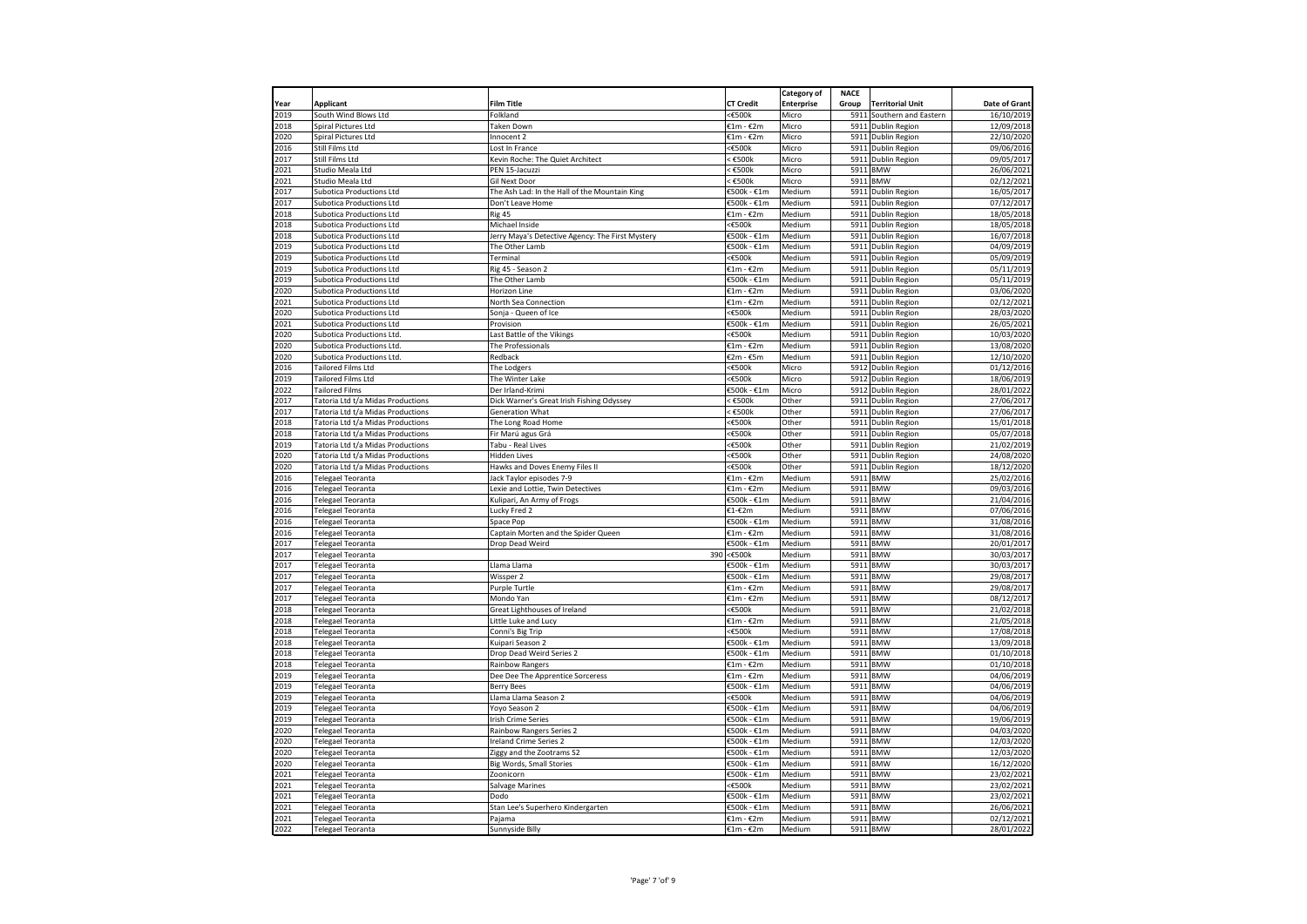| Category of<br><b>NACE</b><br><b>Applicant</b><br><b>Film Title</b><br><b>CT Credit</b><br><b>Territorial Unit</b><br><b>Enterprise</b><br>Group<br><b>BMW</b><br><b>Telegael Teoranta</b><br>€500k - €1m<br>5911<br>Rainbow Rangers 3<br>Medium<br>The Pirahna Bar Ltd<br><€500k<br>6020<br>Dublin Region<br>Mya Go<br>Smal<br>The Pirahna Bar Ltd<br>Mya Go Series 2<br><b>€500k</b><br>Small<br>6020 Dublin Region<br>Three Four Roy Productions Ltd<br>€1m - €2m<br>Micro<br>5911 Dublin Region<br>Little Roy<br>Three Four Roy Productions Ltd<br>The Roy Files<br>:€500k<br>Micro<br>5911<br>Dublin Region<br>Three Four Roy Productions Ltd<br>Becca's Bunch<br>€500k - €1m<br>5911<br>Dublin Region<br>Micro<br>Three Four Roy Productions Ltd<br><€500k<br>Micro<br>5911<br>Dublin Region<br>Tiara Jones<br>Three Four Roy Productions Ltd<br>€1m - €2m<br>Micro<br>5911<br>Dublin Region<br>Jessy and Nessy<br><b>Tile Films Ltd</b><br><b>€500k</b><br>Micro<br>5911<br><b>Dublin Region</b><br>Seven Women<br>Tile Films Ltd<br>Aerial Ireland<br>≤€500k<br>Micro<br>5911<br><b>Dublin Region</b><br>≤€500k<br>Tile Films Ltd<br>Micro<br>5911<br>Dublin Region<br>A Rough Guide to the Future<br><b>Tile Films Ltd</b><br><€500k<br>Micro<br>5911<br><b>Dublin Region</b><br>21/12/2016<br>Paramedics Series2<br>2017<br><b>Tile Films Ltd</b><br>$\epsilon$ £500 $k$<br>Micro<br>20/04/2017<br>Assassins<br>5911<br>Dublin Region<br>≤€500k<br>Micro<br>28/09/2017<br>Tile Films Ltd<br>Sacred Sites: Season 2<br>5911<br>Dublin Region<br><€500k<br>2018<br>Tile Films Ltd<br>Aerial Britain<br>Micro<br>5911<br>Dublin Region<br>10/08/2018<br>Tile Films Ltd<br><b>€500k</b><br>5911<br>05/11/2019<br>2019<br>CSI na hEireann<br>Micro<br><b>Dublin Region</b><br>Tile Films Ltd<br>21/01/2020<br>2020<br>Aerial Greece<br>Micro<br>5911<br>Dublin Region<br><b>€500k</b><br>Tile Films Ltd<br>Aerial Britain<br>Micro<br>5911 Dublin Region<br>10/03/2020<br><b>Tile Films Ltd</b><br><b>€500k</b><br>05/08/2020<br>2020<br><b>Viking Empires</b><br>Micro<br>5911 Dublin Region<br>Tile Films Ltd<br>≤€500k<br>Micro<br>21/12/2021<br>2021<br>Rúin Ón Spéir<br>5911<br>Dublin Region<br>2017<br><b>Tilted Pictures Ltd</b><br>€500k - €1m<br>Micro<br>5911<br>30/01/2017<br>The Third Wave<br>Dublin Region<br>2020<br>€500k-€1m<br>5911<br>31/01/2020<br><b>Tilted Pictures Ltd</b><br>Beards<br>Micro<br><b>Dublin Region</b><br>2019<br>$\epsilon$ £500 $k$<br>Micro<br>05/12/2019<br>Touchline Media Ireland<br>Jump Girls<br>7022<br>Dublin Region<br><€500k<br>Micro<br>5911 Dublin Region<br>20/04/2018<br>2018<br>Treehouse Republic Ltd<br>Ballybradden Series 2<br><€500k<br>2019<br>Treehouse Republic Ltd<br>Lily<br>Micro<br>5911 Dublin Region<br>05/11/2019<br>€500k - €1m<br>2020<br>Treehouse Republic Ltd<br>Royally ever After<br>Micro<br>5911<br>Dublin Region<br>28/03/2020<br>Micro<br>2020<br>Treehouse Republic Ltd<br>My True Love's Wedding<br>€500k - €1m<br>5911<br>31/03/2020<br>Dublin Region<br>2020<br>Treehouse Republic Ltd<br>Hungry Bear Tales<br>:€500k<br>Micro<br>591<br>Dublin Region<br>11/06/2020<br>€500k - €1m<br>2021<br>Treehouse Republic Ltd<br>Lucky in Love<br>Micro<br>5911<br>Dublin Region<br>26/02/2021<br>€500k - €1m<br>2021<br>Treehouse Republic Ltd<br>Clueless In Ireland<br>Micro<br>5911<br>Dublin Region<br>28/04/2021<br>2020<br>Trinity Films & Media Ltd<br>Ninja's Express<br>:€500k<br>Micro<br>5911<br>Dublin Region<br>03/12/2020<br>2021<br><b>€500k</b><br><b>Turnip and Duck</b><br>Critters Season 2<br>Micro<br>1813 Dublin Region<br>26/02/2021<br>2016<br>≤€500k<br>04/11/2016<br><b>TwoDeeTV Ltd</b><br>Geldof on Yeats<br>Micro<br>8299<br>Dublin Region<br>2017<br>≤€500k<br>TwoDeeTV Ltd<br><b>Teen Killers</b><br>Micro<br>8299<br>Dublin Region<br>19/07/2017<br>2018<br>TwoDeeTV Ltd<br>Trace of Evil<br><€500k<br>Micro<br>8299<br>Dublin Region<br>10/08/2018<br>2019<br><b>TwoDeeTV Ltd</b><br>Evidence of Evil<br><b>€500k</b><br>Micro<br>8299<br><b>Dublin Region</b><br>02/08/2019<br>2020<br>≤€500k<br>Micro<br>8299<br>18/01/2020<br>TwoDeeTV Ltd<br>World's Most Unexplained<br>Dublin Region<br>2020<br>TwoDeeTV Ltd<br><b>Bloodline Detectives</b><br><€500k<br>Micro<br>8299<br>Dublin Region<br>11/06/2020<br><b>TwoDeeTV Ltd</b><br>Green Eyed Killers<br><€500k<br>Micro<br>8299<br><b>Dublin Region</b><br>23/11/2021<br>≤€500k<br>21/02/2018<br><b>Tyrone Productions Ltd</b><br>Small<br>9002<br>Dublin Region<br>Age Gap<br><b>Tyrone Productions Ltd</b><br>Atlas of the Revolution<br>:€500k<br>Small<br>9002<br>Dublin Region<br>17/05/2019<br><b>Tyrone Productions Ltd</b><br>The Irish Civil War<br><b>€500k</b><br>Small<br>9002<br><b>Dublin Region</b><br>≤€500k<br><b>Tyrone Productions Ltd</b><br><b>Fighting For Baby</b><br>9002<br>Dublin Region<br>Small<br>:€500k<br>Tyrone Productions Ltd.<br>The Great Hunger<br>Small<br>9002<br>Dublin Region<br>Underground Films Commissioning Ltd<br><€500k<br>Micro<br>5911<br>Dublin Region<br>HerStory<br>Underground Films Commissioning Ltd<br>≤€500k<br>Micro<br>5911<br><b>Dublin Region</b><br>Pure Grit<br>$<$ £500 $k$<br>Micro<br>5911<br>Dublin Region<br>Venom Ltd<br><b>Kissing Candice</b><br><b>€500k</b><br>Micro<br>5911<br><b>Dublin Region</b><br>Venom Ltd<br>Comeback<br>Venom Ltd<br>The Million Dollar Pigeon Race<br><€500k<br>Micro<br>5911<br>Dublin Region<br>Vico Picture and Sound Ltd<br>€500k - €1m<br>Micro<br>5911<br>The Young Offenders - Series 1<br>Southern and Eastern<br>Vico Picture and Sound Ltd<br>The Young Offenders Season 2<br>€1m - €2m<br>Micro<br>5911<br>Southern and Eastern<br>Vico Picture and Sound Ltd<br>Cold Courage<br>€500k - €1m<br>Micro<br>591:<br>Southern and Eastern<br>≤€500k<br>Micro<br>Vico Picture and Sound Ltd<br>5911<br>Southern and Eastern<br>Animals<br>The Young Offenders - Christmas Special<br><€500k<br>Vico Picture and Sound Ltd<br>Micro<br>591<br>Southern and Eastern<br>Whitethorn Productions Ltd<br>The Hardest Harvest<br><b>€500k</b><br>5912<br>Micro<br>Dublin Region<br>Wide Eye Films Ltd<br>≤€500k<br>5911<br>Don't Let Go<br>Micro<br>Dublin Region<br><b>€500k</b><br>Wiggleywoo Ltd<br>The Day Henry Met: Series 2<br>Micro<br>591<br>Dublin Region<br><b>€500k</b><br>Wiggleywoo Ltd<br>The Day Henry Met: Series 3<br>Micro<br>5912<br>Dublin Region<br>$<$ £500 $k$<br>Micro<br>Wiggleywoo Ltd<br>The Day Henry Met: Series 4<br>5912<br>Dublin Region<br>Micro<br>5911<br>Wild Atlantic Pictures Ltd<br>Nightflyers<br>€10m - €30m<br>Dublin Region<br>Wild Atlantic Pictures Ltd<br>Deer Park<br>5911<br>€1m - €2m<br>Micro<br><b>Dublin Region</b><br>Wild Atlantic Pictures Ltd<br>Foundation Pilot<br>€10m - €30m<br>Micro<br>5911<br>Dublin Region<br>Wild Atlantic Pictures Ltd<br>€5m - €10m<br>Micro<br>5911<br>Dublin Region<br>FATE: Winx Club Saga<br>Wild Atlantic Pictures Ltd<br>€1m - €2m<br>Micro<br>5911<br>Dublin Region<br>Quantico<br>Wild Atlantic Pictures Ltd<br>The Green Knight<br>€2m - €5m<br>Micro<br>5911 Dublin Region<br>Wild Atlantic Pictures Ltd<br>Gretel & Hansel<br>€1m - €2m<br>Micro<br>5911 Dublin Region |      |  |  |  |               |
|---------------------------------------------------------------------------------------------------------------------------------------------------------------------------------------------------------------------------------------------------------------------------------------------------------------------------------------------------------------------------------------------------------------------------------------------------------------------------------------------------------------------------------------------------------------------------------------------------------------------------------------------------------------------------------------------------------------------------------------------------------------------------------------------------------------------------------------------------------------------------------------------------------------------------------------------------------------------------------------------------------------------------------------------------------------------------------------------------------------------------------------------------------------------------------------------------------------------------------------------------------------------------------------------------------------------------------------------------------------------------------------------------------------------------------------------------------------------------------------------------------------------------------------------------------------------------------------------------------------------------------------------------------------------------------------------------------------------------------------------------------------------------------------------------------------------------------------------------------------------------------------------------------------------------------------------------------------------------------------------------------------------------------------------------------------------------------------------------------------------------------------------------------------------------------------------------------------------------------------------------------------------------------------------------------------------------------------------------------------------------------------------------------------------------------------------------------------------------------------------------------------------------------------------------------------------------------------------------------------------------------------------------------------------------------------------------------------------------------------------------------------------------------------------------------------------------------------------------------------------------------------------------------------------------------------------------------------------------------------------------------------------------------------------------------------------------------------------------------------------------------------------------------------------------------------------------------------------------------------------------------------------------------------------------------------------------------------------------------------------------------------------------------------------------------------------------------------------------------------------------------------------------------------------------------------------------------------------------------------------------------------------------------------------------------------------------------------------------------------------------------------------------------------------------------------------------------------------------------------------------------------------------------------------------------------------------------------------------------------------------------------------------------------------------------------------------------------------------------------------------------------------------------------------------------------------------------------------------------------------------------------------------------------------------------------------------------------------------------------------------------------------------------------------------------------------------------------------------------------------------------------------------------------------------------------------------------------------------------------------------------------------------------------------------------------------------------------------------------------------------------------------------------------------------------------------------------------------------------------------------------------------------------------------------------------------------------------------------------------------------------------------------------------------------------------------------------------------------------------------------------------------------------------------------------------------------------------------------------------------------------------------------------------------------------------------------------------------------------------------------------------------------------------------------------------------------------------------------------------------------------------------------------------------------------------------------------------------------------------------------------------------------------------------------------------------------------------------------------------------------------------------------------------------------------------------------------------------------------------------------------------------------------------------------------------------------------------------------------------------------------------------------------------------------------------------------------------------------------------------------------------------------------------------------------------------------------------------------------------------------------------------------------------------------------------------------------------------------------------------------------------------------------------------------------------------------------------------------------------------------------------------------------------------------------------------------------------------------------------------------------------------------------------------------------------------------------------------------------------------------------------------------------------------------------------------------------------------------------------------------------------------------------------------------------------------------------------------------------------------------------------------------------------------------------------------------------------------------------------------------------------------------------------------------------------------------------------------------------------------------|------|--|--|--|---------------|
|                                                                                                                                                                                                                                                                                                                                                                                                                                                                                                                                                                                                                                                                                                                                                                                                                                                                                                                                                                                                                                                                                                                                                                                                                                                                                                                                                                                                                                                                                                                                                                                                                                                                                                                                                                                                                                                                                                                                                                                                                                                                                                                                                                                                                                                                                                                                                                                                                                                                                                                                                                                                                                                                                                                                                                                                                                                                                                                                                                                                                                                                                                                                                                                                                                                                                                                                                                                                                                                                                                                                                                                                                                                                                                                                                                                                                                                                                                                                                                                                                                                                                                                                                                                                                                                                                                                                                                                                                                                                                                                                                                                                                                                                                                                                                                                                                                                                                                                                                                                                                                                                                                                                                                                                                                                                                                                                                                                                                                                                                                                                                                                                                                                                                                                                                                                                                                                                                                                                                                                                                                                                                                                                                                                                                                                                                                                                                                                                                                                                                                                                                                                                                                                                                                                                                                                                                                                                                                                                                                                                                                                                                                                                                                                                                                                   | Year |  |  |  | Date of Grant |
|                                                                                                                                                                                                                                                                                                                                                                                                                                                                                                                                                                                                                                                                                                                                                                                                                                                                                                                                                                                                                                                                                                                                                                                                                                                                                                                                                                                                                                                                                                                                                                                                                                                                                                                                                                                                                                                                                                                                                                                                                                                                                                                                                                                                                                                                                                                                                                                                                                                                                                                                                                                                                                                                                                                                                                                                                                                                                                                                                                                                                                                                                                                                                                                                                                                                                                                                                                                                                                                                                                                                                                                                                                                                                                                                                                                                                                                                                                                                                                                                                                                                                                                                                                                                                                                                                                                                                                                                                                                                                                                                                                                                                                                                                                                                                                                                                                                                                                                                                                                                                                                                                                                                                                                                                                                                                                                                                                                                                                                                                                                                                                                                                                                                                                                                                                                                                                                                                                                                                                                                                                                                                                                                                                                                                                                                                                                                                                                                                                                                                                                                                                                                                                                                                                                                                                                                                                                                                                                                                                                                                                                                                                                                                                                                                                                   | 2022 |  |  |  | 28/01/2022    |
|                                                                                                                                                                                                                                                                                                                                                                                                                                                                                                                                                                                                                                                                                                                                                                                                                                                                                                                                                                                                                                                                                                                                                                                                                                                                                                                                                                                                                                                                                                                                                                                                                                                                                                                                                                                                                                                                                                                                                                                                                                                                                                                                                                                                                                                                                                                                                                                                                                                                                                                                                                                                                                                                                                                                                                                                                                                                                                                                                                                                                                                                                                                                                                                                                                                                                                                                                                                                                                                                                                                                                                                                                                                                                                                                                                                                                                                                                                                                                                                                                                                                                                                                                                                                                                                                                                                                                                                                                                                                                                                                                                                                                                                                                                                                                                                                                                                                                                                                                                                                                                                                                                                                                                                                                                                                                                                                                                                                                                                                                                                                                                                                                                                                                                                                                                                                                                                                                                                                                                                                                                                                                                                                                                                                                                                                                                                                                                                                                                                                                                                                                                                                                                                                                                                                                                                                                                                                                                                                                                                                                                                                                                                                                                                                                                                   | 2018 |  |  |  | 11/12/2018    |
|                                                                                                                                                                                                                                                                                                                                                                                                                                                                                                                                                                                                                                                                                                                                                                                                                                                                                                                                                                                                                                                                                                                                                                                                                                                                                                                                                                                                                                                                                                                                                                                                                                                                                                                                                                                                                                                                                                                                                                                                                                                                                                                                                                                                                                                                                                                                                                                                                                                                                                                                                                                                                                                                                                                                                                                                                                                                                                                                                                                                                                                                                                                                                                                                                                                                                                                                                                                                                                                                                                                                                                                                                                                                                                                                                                                                                                                                                                                                                                                                                                                                                                                                                                                                                                                                                                                                                                                                                                                                                                                                                                                                                                                                                                                                                                                                                                                                                                                                                                                                                                                                                                                                                                                                                                                                                                                                                                                                                                                                                                                                                                                                                                                                                                                                                                                                                                                                                                                                                                                                                                                                                                                                                                                                                                                                                                                                                                                                                                                                                                                                                                                                                                                                                                                                                                                                                                                                                                                                                                                                                                                                                                                                                                                                                                                   | 2021 |  |  |  | 28/04/2021    |
|                                                                                                                                                                                                                                                                                                                                                                                                                                                                                                                                                                                                                                                                                                                                                                                                                                                                                                                                                                                                                                                                                                                                                                                                                                                                                                                                                                                                                                                                                                                                                                                                                                                                                                                                                                                                                                                                                                                                                                                                                                                                                                                                                                                                                                                                                                                                                                                                                                                                                                                                                                                                                                                                                                                                                                                                                                                                                                                                                                                                                                                                                                                                                                                                                                                                                                                                                                                                                                                                                                                                                                                                                                                                                                                                                                                                                                                                                                                                                                                                                                                                                                                                                                                                                                                                                                                                                                                                                                                                                                                                                                                                                                                                                                                                                                                                                                                                                                                                                                                                                                                                                                                                                                                                                                                                                                                                                                                                                                                                                                                                                                                                                                                                                                                                                                                                                                                                                                                                                                                                                                                                                                                                                                                                                                                                                                                                                                                                                                                                                                                                                                                                                                                                                                                                                                                                                                                                                                                                                                                                                                                                                                                                                                                                                                                   | 2016 |  |  |  | 03/03/2016    |
|                                                                                                                                                                                                                                                                                                                                                                                                                                                                                                                                                                                                                                                                                                                                                                                                                                                                                                                                                                                                                                                                                                                                                                                                                                                                                                                                                                                                                                                                                                                                                                                                                                                                                                                                                                                                                                                                                                                                                                                                                                                                                                                                                                                                                                                                                                                                                                                                                                                                                                                                                                                                                                                                                                                                                                                                                                                                                                                                                                                                                                                                                                                                                                                                                                                                                                                                                                                                                                                                                                                                                                                                                                                                                                                                                                                                                                                                                                                                                                                                                                                                                                                                                                                                                                                                                                                                                                                                                                                                                                                                                                                                                                                                                                                                                                                                                                                                                                                                                                                                                                                                                                                                                                                                                                                                                                                                                                                                                                                                                                                                                                                                                                                                                                                                                                                                                                                                                                                                                                                                                                                                                                                                                                                                                                                                                                                                                                                                                                                                                                                                                                                                                                                                                                                                                                                                                                                                                                                                                                                                                                                                                                                                                                                                                                                   | 2016 |  |  |  | 30/08/2016    |
|                                                                                                                                                                                                                                                                                                                                                                                                                                                                                                                                                                                                                                                                                                                                                                                                                                                                                                                                                                                                                                                                                                                                                                                                                                                                                                                                                                                                                                                                                                                                                                                                                                                                                                                                                                                                                                                                                                                                                                                                                                                                                                                                                                                                                                                                                                                                                                                                                                                                                                                                                                                                                                                                                                                                                                                                                                                                                                                                                                                                                                                                                                                                                                                                                                                                                                                                                                                                                                                                                                                                                                                                                                                                                                                                                                                                                                                                                                                                                                                                                                                                                                                                                                                                                                                                                                                                                                                                                                                                                                                                                                                                                                                                                                                                                                                                                                                                                                                                                                                                                                                                                                                                                                                                                                                                                                                                                                                                                                                                                                                                                                                                                                                                                                                                                                                                                                                                                                                                                                                                                                                                                                                                                                                                                                                                                                                                                                                                                                                                                                                                                                                                                                                                                                                                                                                                                                                                                                                                                                                                                                                                                                                                                                                                                                                   | 2017 |  |  |  | 07/12/2017    |
|                                                                                                                                                                                                                                                                                                                                                                                                                                                                                                                                                                                                                                                                                                                                                                                                                                                                                                                                                                                                                                                                                                                                                                                                                                                                                                                                                                                                                                                                                                                                                                                                                                                                                                                                                                                                                                                                                                                                                                                                                                                                                                                                                                                                                                                                                                                                                                                                                                                                                                                                                                                                                                                                                                                                                                                                                                                                                                                                                                                                                                                                                                                                                                                                                                                                                                                                                                                                                                                                                                                                                                                                                                                                                                                                                                                                                                                                                                                                                                                                                                                                                                                                                                                                                                                                                                                                                                                                                                                                                                                                                                                                                                                                                                                                                                                                                                                                                                                                                                                                                                                                                                                                                                                                                                                                                                                                                                                                                                                                                                                                                                                                                                                                                                                                                                                                                                                                                                                                                                                                                                                                                                                                                                                                                                                                                                                                                                                                                                                                                                                                                                                                                                                                                                                                                                                                                                                                                                                                                                                                                                                                                                                                                                                                                                                   | 2021 |  |  |  | 14/10/2021    |
|                                                                                                                                                                                                                                                                                                                                                                                                                                                                                                                                                                                                                                                                                                                                                                                                                                                                                                                                                                                                                                                                                                                                                                                                                                                                                                                                                                                                                                                                                                                                                                                                                                                                                                                                                                                                                                                                                                                                                                                                                                                                                                                                                                                                                                                                                                                                                                                                                                                                                                                                                                                                                                                                                                                                                                                                                                                                                                                                                                                                                                                                                                                                                                                                                                                                                                                                                                                                                                                                                                                                                                                                                                                                                                                                                                                                                                                                                                                                                                                                                                                                                                                                                                                                                                                                                                                                                                                                                                                                                                                                                                                                                                                                                                                                                                                                                                                                                                                                                                                                                                                                                                                                                                                                                                                                                                                                                                                                                                                                                                                                                                                                                                                                                                                                                                                                                                                                                                                                                                                                                                                                                                                                                                                                                                                                                                                                                                                                                                                                                                                                                                                                                                                                                                                                                                                                                                                                                                                                                                                                                                                                                                                                                                                                                                                   | 2021 |  |  |  | 29/01/2021    |
|                                                                                                                                                                                                                                                                                                                                                                                                                                                                                                                                                                                                                                                                                                                                                                                                                                                                                                                                                                                                                                                                                                                                                                                                                                                                                                                                                                                                                                                                                                                                                                                                                                                                                                                                                                                                                                                                                                                                                                                                                                                                                                                                                                                                                                                                                                                                                                                                                                                                                                                                                                                                                                                                                                                                                                                                                                                                                                                                                                                                                                                                                                                                                                                                                                                                                                                                                                                                                                                                                                                                                                                                                                                                                                                                                                                                                                                                                                                                                                                                                                                                                                                                                                                                                                                                                                                                                                                                                                                                                                                                                                                                                                                                                                                                                                                                                                                                                                                                                                                                                                                                                                                                                                                                                                                                                                                                                                                                                                                                                                                                                                                                                                                                                                                                                                                                                                                                                                                                                                                                                                                                                                                                                                                                                                                                                                                                                                                                                                                                                                                                                                                                                                                                                                                                                                                                                                                                                                                                                                                                                                                                                                                                                                                                                                                   | 2016 |  |  |  | 29/02/2016    |
|                                                                                                                                                                                                                                                                                                                                                                                                                                                                                                                                                                                                                                                                                                                                                                                                                                                                                                                                                                                                                                                                                                                                                                                                                                                                                                                                                                                                                                                                                                                                                                                                                                                                                                                                                                                                                                                                                                                                                                                                                                                                                                                                                                                                                                                                                                                                                                                                                                                                                                                                                                                                                                                                                                                                                                                                                                                                                                                                                                                                                                                                                                                                                                                                                                                                                                                                                                                                                                                                                                                                                                                                                                                                                                                                                                                                                                                                                                                                                                                                                                                                                                                                                                                                                                                                                                                                                                                                                                                                                                                                                                                                                                                                                                                                                                                                                                                                                                                                                                                                                                                                                                                                                                                                                                                                                                                                                                                                                                                                                                                                                                                                                                                                                                                                                                                                                                                                                                                                                                                                                                                                                                                                                                                                                                                                                                                                                                                                                                                                                                                                                                                                                                                                                                                                                                                                                                                                                                                                                                                                                                                                                                                                                                                                                                                   | 2016 |  |  |  | 07/09/2016    |
|                                                                                                                                                                                                                                                                                                                                                                                                                                                                                                                                                                                                                                                                                                                                                                                                                                                                                                                                                                                                                                                                                                                                                                                                                                                                                                                                                                                                                                                                                                                                                                                                                                                                                                                                                                                                                                                                                                                                                                                                                                                                                                                                                                                                                                                                                                                                                                                                                                                                                                                                                                                                                                                                                                                                                                                                                                                                                                                                                                                                                                                                                                                                                                                                                                                                                                                                                                                                                                                                                                                                                                                                                                                                                                                                                                                                                                                                                                                                                                                                                                                                                                                                                                                                                                                                                                                                                                                                                                                                                                                                                                                                                                                                                                                                                                                                                                                                                                                                                                                                                                                                                                                                                                                                                                                                                                                                                                                                                                                                                                                                                                                                                                                                                                                                                                                                                                                                                                                                                                                                                                                                                                                                                                                                                                                                                                                                                                                                                                                                                                                                                                                                                                                                                                                                                                                                                                                                                                                                                                                                                                                                                                                                                                                                                                                   | 2016 |  |  |  | 01/12/2016    |
|                                                                                                                                                                                                                                                                                                                                                                                                                                                                                                                                                                                                                                                                                                                                                                                                                                                                                                                                                                                                                                                                                                                                                                                                                                                                                                                                                                                                                                                                                                                                                                                                                                                                                                                                                                                                                                                                                                                                                                                                                                                                                                                                                                                                                                                                                                                                                                                                                                                                                                                                                                                                                                                                                                                                                                                                                                                                                                                                                                                                                                                                                                                                                                                                                                                                                                                                                                                                                                                                                                                                                                                                                                                                                                                                                                                                                                                                                                                                                                                                                                                                                                                                                                                                                                                                                                                                                                                                                                                                                                                                                                                                                                                                                                                                                                                                                                                                                                                                                                                                                                                                                                                                                                                                                                                                                                                                                                                                                                                                                                                                                                                                                                                                                                                                                                                                                                                                                                                                                                                                                                                                                                                                                                                                                                                                                                                                                                                                                                                                                                                                                                                                                                                                                                                                                                                                                                                                                                                                                                                                                                                                                                                                                                                                                                                   | 2016 |  |  |  |               |
|                                                                                                                                                                                                                                                                                                                                                                                                                                                                                                                                                                                                                                                                                                                                                                                                                                                                                                                                                                                                                                                                                                                                                                                                                                                                                                                                                                                                                                                                                                                                                                                                                                                                                                                                                                                                                                                                                                                                                                                                                                                                                                                                                                                                                                                                                                                                                                                                                                                                                                                                                                                                                                                                                                                                                                                                                                                                                                                                                                                                                                                                                                                                                                                                                                                                                                                                                                                                                                                                                                                                                                                                                                                                                                                                                                                                                                                                                                                                                                                                                                                                                                                                                                                                                                                                                                                                                                                                                                                                                                                                                                                                                                                                                                                                                                                                                                                                                                                                                                                                                                                                                                                                                                                                                                                                                                                                                                                                                                                                                                                                                                                                                                                                                                                                                                                                                                                                                                                                                                                                                                                                                                                                                                                                                                                                                                                                                                                                                                                                                                                                                                                                                                                                                                                                                                                                                                                                                                                                                                                                                                                                                                                                                                                                                                                   |      |  |  |  |               |
|                                                                                                                                                                                                                                                                                                                                                                                                                                                                                                                                                                                                                                                                                                                                                                                                                                                                                                                                                                                                                                                                                                                                                                                                                                                                                                                                                                                                                                                                                                                                                                                                                                                                                                                                                                                                                                                                                                                                                                                                                                                                                                                                                                                                                                                                                                                                                                                                                                                                                                                                                                                                                                                                                                                                                                                                                                                                                                                                                                                                                                                                                                                                                                                                                                                                                                                                                                                                                                                                                                                                                                                                                                                                                                                                                                                                                                                                                                                                                                                                                                                                                                                                                                                                                                                                                                                                                                                                                                                                                                                                                                                                                                                                                                                                                                                                                                                                                                                                                                                                                                                                                                                                                                                                                                                                                                                                                                                                                                                                                                                                                                                                                                                                                                                                                                                                                                                                                                                                                                                                                                                                                                                                                                                                                                                                                                                                                                                                                                                                                                                                                                                                                                                                                                                                                                                                                                                                                                                                                                                                                                                                                                                                                                                                                                                   | 2017 |  |  |  |               |
|                                                                                                                                                                                                                                                                                                                                                                                                                                                                                                                                                                                                                                                                                                                                                                                                                                                                                                                                                                                                                                                                                                                                                                                                                                                                                                                                                                                                                                                                                                                                                                                                                                                                                                                                                                                                                                                                                                                                                                                                                                                                                                                                                                                                                                                                                                                                                                                                                                                                                                                                                                                                                                                                                                                                                                                                                                                                                                                                                                                                                                                                                                                                                                                                                                                                                                                                                                                                                                                                                                                                                                                                                                                                                                                                                                                                                                                                                                                                                                                                                                                                                                                                                                                                                                                                                                                                                                                                                                                                                                                                                                                                                                                                                                                                                                                                                                                                                                                                                                                                                                                                                                                                                                                                                                                                                                                                                                                                                                                                                                                                                                                                                                                                                                                                                                                                                                                                                                                                                                                                                                                                                                                                                                                                                                                                                                                                                                                                                                                                                                                                                                                                                                                                                                                                                                                                                                                                                                                                                                                                                                                                                                                                                                                                                                                   |      |  |  |  |               |
|                                                                                                                                                                                                                                                                                                                                                                                                                                                                                                                                                                                                                                                                                                                                                                                                                                                                                                                                                                                                                                                                                                                                                                                                                                                                                                                                                                                                                                                                                                                                                                                                                                                                                                                                                                                                                                                                                                                                                                                                                                                                                                                                                                                                                                                                                                                                                                                                                                                                                                                                                                                                                                                                                                                                                                                                                                                                                                                                                                                                                                                                                                                                                                                                                                                                                                                                                                                                                                                                                                                                                                                                                                                                                                                                                                                                                                                                                                                                                                                                                                                                                                                                                                                                                                                                                                                                                                                                                                                                                                                                                                                                                                                                                                                                                                                                                                                                                                                                                                                                                                                                                                                                                                                                                                                                                                                                                                                                                                                                                                                                                                                                                                                                                                                                                                                                                                                                                                                                                                                                                                                                                                                                                                                                                                                                                                                                                                                                                                                                                                                                                                                                                                                                                                                                                                                                                                                                                                                                                                                                                                                                                                                                                                                                                                                   |      |  |  |  |               |
|                                                                                                                                                                                                                                                                                                                                                                                                                                                                                                                                                                                                                                                                                                                                                                                                                                                                                                                                                                                                                                                                                                                                                                                                                                                                                                                                                                                                                                                                                                                                                                                                                                                                                                                                                                                                                                                                                                                                                                                                                                                                                                                                                                                                                                                                                                                                                                                                                                                                                                                                                                                                                                                                                                                                                                                                                                                                                                                                                                                                                                                                                                                                                                                                                                                                                                                                                                                                                                                                                                                                                                                                                                                                                                                                                                                                                                                                                                                                                                                                                                                                                                                                                                                                                                                                                                                                                                                                                                                                                                                                                                                                                                                                                                                                                                                                                                                                                                                                                                                                                                                                                                                                                                                                                                                                                                                                                                                                                                                                                                                                                                                                                                                                                                                                                                                                                                                                                                                                                                                                                                                                                                                                                                                                                                                                                                                                                                                                                                                                                                                                                                                                                                                                                                                                                                                                                                                                                                                                                                                                                                                                                                                                                                                                                                                   |      |  |  |  |               |
|                                                                                                                                                                                                                                                                                                                                                                                                                                                                                                                                                                                                                                                                                                                                                                                                                                                                                                                                                                                                                                                                                                                                                                                                                                                                                                                                                                                                                                                                                                                                                                                                                                                                                                                                                                                                                                                                                                                                                                                                                                                                                                                                                                                                                                                                                                                                                                                                                                                                                                                                                                                                                                                                                                                                                                                                                                                                                                                                                                                                                                                                                                                                                                                                                                                                                                                                                                                                                                                                                                                                                                                                                                                                                                                                                                                                                                                                                                                                                                                                                                                                                                                                                                                                                                                                                                                                                                                                                                                                                                                                                                                                                                                                                                                                                                                                                                                                                                                                                                                                                                                                                                                                                                                                                                                                                                                                                                                                                                                                                                                                                                                                                                                                                                                                                                                                                                                                                                                                                                                                                                                                                                                                                                                                                                                                                                                                                                                                                                                                                                                                                                                                                                                                                                                                                                                                                                                                                                                                                                                                                                                                                                                                                                                                                                                   | 2020 |  |  |  |               |
|                                                                                                                                                                                                                                                                                                                                                                                                                                                                                                                                                                                                                                                                                                                                                                                                                                                                                                                                                                                                                                                                                                                                                                                                                                                                                                                                                                                                                                                                                                                                                                                                                                                                                                                                                                                                                                                                                                                                                                                                                                                                                                                                                                                                                                                                                                                                                                                                                                                                                                                                                                                                                                                                                                                                                                                                                                                                                                                                                                                                                                                                                                                                                                                                                                                                                                                                                                                                                                                                                                                                                                                                                                                                                                                                                                                                                                                                                                                                                                                                                                                                                                                                                                                                                                                                                                                                                                                                                                                                                                                                                                                                                                                                                                                                                                                                                                                                                                                                                                                                                                                                                                                                                                                                                                                                                                                                                                                                                                                                                                                                                                                                                                                                                                                                                                                                                                                                                                                                                                                                                                                                                                                                                                                                                                                                                                                                                                                                                                                                                                                                                                                                                                                                                                                                                                                                                                                                                                                                                                                                                                                                                                                                                                                                                                                   |      |  |  |  |               |
|                                                                                                                                                                                                                                                                                                                                                                                                                                                                                                                                                                                                                                                                                                                                                                                                                                                                                                                                                                                                                                                                                                                                                                                                                                                                                                                                                                                                                                                                                                                                                                                                                                                                                                                                                                                                                                                                                                                                                                                                                                                                                                                                                                                                                                                                                                                                                                                                                                                                                                                                                                                                                                                                                                                                                                                                                                                                                                                                                                                                                                                                                                                                                                                                                                                                                                                                                                                                                                                                                                                                                                                                                                                                                                                                                                                                                                                                                                                                                                                                                                                                                                                                                                                                                                                                                                                                                                                                                                                                                                                                                                                                                                                                                                                                                                                                                                                                                                                                                                                                                                                                                                                                                                                                                                                                                                                                                                                                                                                                                                                                                                                                                                                                                                                                                                                                                                                                                                                                                                                                                                                                                                                                                                                                                                                                                                                                                                                                                                                                                                                                                                                                                                                                                                                                                                                                                                                                                                                                                                                                                                                                                                                                                                                                                                                   |      |  |  |  |               |
|                                                                                                                                                                                                                                                                                                                                                                                                                                                                                                                                                                                                                                                                                                                                                                                                                                                                                                                                                                                                                                                                                                                                                                                                                                                                                                                                                                                                                                                                                                                                                                                                                                                                                                                                                                                                                                                                                                                                                                                                                                                                                                                                                                                                                                                                                                                                                                                                                                                                                                                                                                                                                                                                                                                                                                                                                                                                                                                                                                                                                                                                                                                                                                                                                                                                                                                                                                                                                                                                                                                                                                                                                                                                                                                                                                                                                                                                                                                                                                                                                                                                                                                                                                                                                                                                                                                                                                                                                                                                                                                                                                                                                                                                                                                                                                                                                                                                                                                                                                                                                                                                                                                                                                                                                                                                                                                                                                                                                                                                                                                                                                                                                                                                                                                                                                                                                                                                                                                                                                                                                                                                                                                                                                                                                                                                                                                                                                                                                                                                                                                                                                                                                                                                                                                                                                                                                                                                                                                                                                                                                                                                                                                                                                                                                                                   |      |  |  |  |               |
|                                                                                                                                                                                                                                                                                                                                                                                                                                                                                                                                                                                                                                                                                                                                                                                                                                                                                                                                                                                                                                                                                                                                                                                                                                                                                                                                                                                                                                                                                                                                                                                                                                                                                                                                                                                                                                                                                                                                                                                                                                                                                                                                                                                                                                                                                                                                                                                                                                                                                                                                                                                                                                                                                                                                                                                                                                                                                                                                                                                                                                                                                                                                                                                                                                                                                                                                                                                                                                                                                                                                                                                                                                                                                                                                                                                                                                                                                                                                                                                                                                                                                                                                                                                                                                                                                                                                                                                                                                                                                                                                                                                                                                                                                                                                                                                                                                                                                                                                                                                                                                                                                                                                                                                                                                                                                                                                                                                                                                                                                                                                                                                                                                                                                                                                                                                                                                                                                                                                                                                                                                                                                                                                                                                                                                                                                                                                                                                                                                                                                                                                                                                                                                                                                                                                                                                                                                                                                                                                                                                                                                                                                                                                                                                                                                                   |      |  |  |  |               |
|                                                                                                                                                                                                                                                                                                                                                                                                                                                                                                                                                                                                                                                                                                                                                                                                                                                                                                                                                                                                                                                                                                                                                                                                                                                                                                                                                                                                                                                                                                                                                                                                                                                                                                                                                                                                                                                                                                                                                                                                                                                                                                                                                                                                                                                                                                                                                                                                                                                                                                                                                                                                                                                                                                                                                                                                                                                                                                                                                                                                                                                                                                                                                                                                                                                                                                                                                                                                                                                                                                                                                                                                                                                                                                                                                                                                                                                                                                                                                                                                                                                                                                                                                                                                                                                                                                                                                                                                                                                                                                                                                                                                                                                                                                                                                                                                                                                                                                                                                                                                                                                                                                                                                                                                                                                                                                                                                                                                                                                                                                                                                                                                                                                                                                                                                                                                                                                                                                                                                                                                                                                                                                                                                                                                                                                                                                                                                                                                                                                                                                                                                                                                                                                                                                                                                                                                                                                                                                                                                                                                                                                                                                                                                                                                                                                   |      |  |  |  |               |
|                                                                                                                                                                                                                                                                                                                                                                                                                                                                                                                                                                                                                                                                                                                                                                                                                                                                                                                                                                                                                                                                                                                                                                                                                                                                                                                                                                                                                                                                                                                                                                                                                                                                                                                                                                                                                                                                                                                                                                                                                                                                                                                                                                                                                                                                                                                                                                                                                                                                                                                                                                                                                                                                                                                                                                                                                                                                                                                                                                                                                                                                                                                                                                                                                                                                                                                                                                                                                                                                                                                                                                                                                                                                                                                                                                                                                                                                                                                                                                                                                                                                                                                                                                                                                                                                                                                                                                                                                                                                                                                                                                                                                                                                                                                                                                                                                                                                                                                                                                                                                                                                                                                                                                                                                                                                                                                                                                                                                                                                                                                                                                                                                                                                                                                                                                                                                                                                                                                                                                                                                                                                                                                                                                                                                                                                                                                                                                                                                                                                                                                                                                                                                                                                                                                                                                                                                                                                                                                                                                                                                                                                                                                                                                                                                                                   |      |  |  |  |               |
|                                                                                                                                                                                                                                                                                                                                                                                                                                                                                                                                                                                                                                                                                                                                                                                                                                                                                                                                                                                                                                                                                                                                                                                                                                                                                                                                                                                                                                                                                                                                                                                                                                                                                                                                                                                                                                                                                                                                                                                                                                                                                                                                                                                                                                                                                                                                                                                                                                                                                                                                                                                                                                                                                                                                                                                                                                                                                                                                                                                                                                                                                                                                                                                                                                                                                                                                                                                                                                                                                                                                                                                                                                                                                                                                                                                                                                                                                                                                                                                                                                                                                                                                                                                                                                                                                                                                                                                                                                                                                                                                                                                                                                                                                                                                                                                                                                                                                                                                                                                                                                                                                                                                                                                                                                                                                                                                                                                                                                                                                                                                                                                                                                                                                                                                                                                                                                                                                                                                                                                                                                                                                                                                                                                                                                                                                                                                                                                                                                                                                                                                                                                                                                                                                                                                                                                                                                                                                                                                                                                                                                                                                                                                                                                                                                                   |      |  |  |  |               |
|                                                                                                                                                                                                                                                                                                                                                                                                                                                                                                                                                                                                                                                                                                                                                                                                                                                                                                                                                                                                                                                                                                                                                                                                                                                                                                                                                                                                                                                                                                                                                                                                                                                                                                                                                                                                                                                                                                                                                                                                                                                                                                                                                                                                                                                                                                                                                                                                                                                                                                                                                                                                                                                                                                                                                                                                                                                                                                                                                                                                                                                                                                                                                                                                                                                                                                                                                                                                                                                                                                                                                                                                                                                                                                                                                                                                                                                                                                                                                                                                                                                                                                                                                                                                                                                                                                                                                                                                                                                                                                                                                                                                                                                                                                                                                                                                                                                                                                                                                                                                                                                                                                                                                                                                                                                                                                                                                                                                                                                                                                                                                                                                                                                                                                                                                                                                                                                                                                                                                                                                                                                                                                                                                                                                                                                                                                                                                                                                                                                                                                                                                                                                                                                                                                                                                                                                                                                                                                                                                                                                                                                                                                                                                                                                                                                   |      |  |  |  |               |
|                                                                                                                                                                                                                                                                                                                                                                                                                                                                                                                                                                                                                                                                                                                                                                                                                                                                                                                                                                                                                                                                                                                                                                                                                                                                                                                                                                                                                                                                                                                                                                                                                                                                                                                                                                                                                                                                                                                                                                                                                                                                                                                                                                                                                                                                                                                                                                                                                                                                                                                                                                                                                                                                                                                                                                                                                                                                                                                                                                                                                                                                                                                                                                                                                                                                                                                                                                                                                                                                                                                                                                                                                                                                                                                                                                                                                                                                                                                                                                                                                                                                                                                                                                                                                                                                                                                                                                                                                                                                                                                                                                                                                                                                                                                                                                                                                                                                                                                                                                                                                                                                                                                                                                                                                                                                                                                                                                                                                                                                                                                                                                                                                                                                                                                                                                                                                                                                                                                                                                                                                                                                                                                                                                                                                                                                                                                                                                                                                                                                                                                                                                                                                                                                                                                                                                                                                                                                                                                                                                                                                                                                                                                                                                                                                                                   |      |  |  |  |               |
|                                                                                                                                                                                                                                                                                                                                                                                                                                                                                                                                                                                                                                                                                                                                                                                                                                                                                                                                                                                                                                                                                                                                                                                                                                                                                                                                                                                                                                                                                                                                                                                                                                                                                                                                                                                                                                                                                                                                                                                                                                                                                                                                                                                                                                                                                                                                                                                                                                                                                                                                                                                                                                                                                                                                                                                                                                                                                                                                                                                                                                                                                                                                                                                                                                                                                                                                                                                                                                                                                                                                                                                                                                                                                                                                                                                                                                                                                                                                                                                                                                                                                                                                                                                                                                                                                                                                                                                                                                                                                                                                                                                                                                                                                                                                                                                                                                                                                                                                                                                                                                                                                                                                                                                                                                                                                                                                                                                                                                                                                                                                                                                                                                                                                                                                                                                                                                                                                                                                                                                                                                                                                                                                                                                                                                                                                                                                                                                                                                                                                                                                                                                                                                                                                                                                                                                                                                                                                                                                                                                                                                                                                                                                                                                                                                                   |      |  |  |  |               |
|                                                                                                                                                                                                                                                                                                                                                                                                                                                                                                                                                                                                                                                                                                                                                                                                                                                                                                                                                                                                                                                                                                                                                                                                                                                                                                                                                                                                                                                                                                                                                                                                                                                                                                                                                                                                                                                                                                                                                                                                                                                                                                                                                                                                                                                                                                                                                                                                                                                                                                                                                                                                                                                                                                                                                                                                                                                                                                                                                                                                                                                                                                                                                                                                                                                                                                                                                                                                                                                                                                                                                                                                                                                                                                                                                                                                                                                                                                                                                                                                                                                                                                                                                                                                                                                                                                                                                                                                                                                                                                                                                                                                                                                                                                                                                                                                                                                                                                                                                                                                                                                                                                                                                                                                                                                                                                                                                                                                                                                                                                                                                                                                                                                                                                                                                                                                                                                                                                                                                                                                                                                                                                                                                                                                                                                                                                                                                                                                                                                                                                                                                                                                                                                                                                                                                                                                                                                                                                                                                                                                                                                                                                                                                                                                                                                   |      |  |  |  |               |
|                                                                                                                                                                                                                                                                                                                                                                                                                                                                                                                                                                                                                                                                                                                                                                                                                                                                                                                                                                                                                                                                                                                                                                                                                                                                                                                                                                                                                                                                                                                                                                                                                                                                                                                                                                                                                                                                                                                                                                                                                                                                                                                                                                                                                                                                                                                                                                                                                                                                                                                                                                                                                                                                                                                                                                                                                                                                                                                                                                                                                                                                                                                                                                                                                                                                                                                                                                                                                                                                                                                                                                                                                                                                                                                                                                                                                                                                                                                                                                                                                                                                                                                                                                                                                                                                                                                                                                                                                                                                                                                                                                                                                                                                                                                                                                                                                                                                                                                                                                                                                                                                                                                                                                                                                                                                                                                                                                                                                                                                                                                                                                                                                                                                                                                                                                                                                                                                                                                                                                                                                                                                                                                                                                                                                                                                                                                                                                                                                                                                                                                                                                                                                                                                                                                                                                                                                                                                                                                                                                                                                                                                                                                                                                                                                                                   |      |  |  |  |               |
|                                                                                                                                                                                                                                                                                                                                                                                                                                                                                                                                                                                                                                                                                                                                                                                                                                                                                                                                                                                                                                                                                                                                                                                                                                                                                                                                                                                                                                                                                                                                                                                                                                                                                                                                                                                                                                                                                                                                                                                                                                                                                                                                                                                                                                                                                                                                                                                                                                                                                                                                                                                                                                                                                                                                                                                                                                                                                                                                                                                                                                                                                                                                                                                                                                                                                                                                                                                                                                                                                                                                                                                                                                                                                                                                                                                                                                                                                                                                                                                                                                                                                                                                                                                                                                                                                                                                                                                                                                                                                                                                                                                                                                                                                                                                                                                                                                                                                                                                                                                                                                                                                                                                                                                                                                                                                                                                                                                                                                                                                                                                                                                                                                                                                                                                                                                                                                                                                                                                                                                                                                                                                                                                                                                                                                                                                                                                                                                                                                                                                                                                                                                                                                                                                                                                                                                                                                                                                                                                                                                                                                                                                                                                                                                                                                                   |      |  |  |  |               |
|                                                                                                                                                                                                                                                                                                                                                                                                                                                                                                                                                                                                                                                                                                                                                                                                                                                                                                                                                                                                                                                                                                                                                                                                                                                                                                                                                                                                                                                                                                                                                                                                                                                                                                                                                                                                                                                                                                                                                                                                                                                                                                                                                                                                                                                                                                                                                                                                                                                                                                                                                                                                                                                                                                                                                                                                                                                                                                                                                                                                                                                                                                                                                                                                                                                                                                                                                                                                                                                                                                                                                                                                                                                                                                                                                                                                                                                                                                                                                                                                                                                                                                                                                                                                                                                                                                                                                                                                                                                                                                                                                                                                                                                                                                                                                                                                                                                                                                                                                                                                                                                                                                                                                                                                                                                                                                                                                                                                                                                                                                                                                                                                                                                                                                                                                                                                                                                                                                                                                                                                                                                                                                                                                                                                                                                                                                                                                                                                                                                                                                                                                                                                                                                                                                                                                                                                                                                                                                                                                                                                                                                                                                                                                                                                                                                   |      |  |  |  |               |
|                                                                                                                                                                                                                                                                                                                                                                                                                                                                                                                                                                                                                                                                                                                                                                                                                                                                                                                                                                                                                                                                                                                                                                                                                                                                                                                                                                                                                                                                                                                                                                                                                                                                                                                                                                                                                                                                                                                                                                                                                                                                                                                                                                                                                                                                                                                                                                                                                                                                                                                                                                                                                                                                                                                                                                                                                                                                                                                                                                                                                                                                                                                                                                                                                                                                                                                                                                                                                                                                                                                                                                                                                                                                                                                                                                                                                                                                                                                                                                                                                                                                                                                                                                                                                                                                                                                                                                                                                                                                                                                                                                                                                                                                                                                                                                                                                                                                                                                                                                                                                                                                                                                                                                                                                                                                                                                                                                                                                                                                                                                                                                                                                                                                                                                                                                                                                                                                                                                                                                                                                                                                                                                                                                                                                                                                                                                                                                                                                                                                                                                                                                                                                                                                                                                                                                                                                                                                                                                                                                                                                                                                                                                                                                                                                                                   |      |  |  |  |               |
|                                                                                                                                                                                                                                                                                                                                                                                                                                                                                                                                                                                                                                                                                                                                                                                                                                                                                                                                                                                                                                                                                                                                                                                                                                                                                                                                                                                                                                                                                                                                                                                                                                                                                                                                                                                                                                                                                                                                                                                                                                                                                                                                                                                                                                                                                                                                                                                                                                                                                                                                                                                                                                                                                                                                                                                                                                                                                                                                                                                                                                                                                                                                                                                                                                                                                                                                                                                                                                                                                                                                                                                                                                                                                                                                                                                                                                                                                                                                                                                                                                                                                                                                                                                                                                                                                                                                                                                                                                                                                                                                                                                                                                                                                                                                                                                                                                                                                                                                                                                                                                                                                                                                                                                                                                                                                                                                                                                                                                                                                                                                                                                                                                                                                                                                                                                                                                                                                                                                                                                                                                                                                                                                                                                                                                                                                                                                                                                                                                                                                                                                                                                                                                                                                                                                                                                                                                                                                                                                                                                                                                                                                                                                                                                                                                                   |      |  |  |  |               |
|                                                                                                                                                                                                                                                                                                                                                                                                                                                                                                                                                                                                                                                                                                                                                                                                                                                                                                                                                                                                                                                                                                                                                                                                                                                                                                                                                                                                                                                                                                                                                                                                                                                                                                                                                                                                                                                                                                                                                                                                                                                                                                                                                                                                                                                                                                                                                                                                                                                                                                                                                                                                                                                                                                                                                                                                                                                                                                                                                                                                                                                                                                                                                                                                                                                                                                                                                                                                                                                                                                                                                                                                                                                                                                                                                                                                                                                                                                                                                                                                                                                                                                                                                                                                                                                                                                                                                                                                                                                                                                                                                                                                                                                                                                                                                                                                                                                                                                                                                                                                                                                                                                                                                                                                                                                                                                                                                                                                                                                                                                                                                                                                                                                                                                                                                                                                                                                                                                                                                                                                                                                                                                                                                                                                                                                                                                                                                                                                                                                                                                                                                                                                                                                                                                                                                                                                                                                                                                                                                                                                                                                                                                                                                                                                                                                   |      |  |  |  |               |
|                                                                                                                                                                                                                                                                                                                                                                                                                                                                                                                                                                                                                                                                                                                                                                                                                                                                                                                                                                                                                                                                                                                                                                                                                                                                                                                                                                                                                                                                                                                                                                                                                                                                                                                                                                                                                                                                                                                                                                                                                                                                                                                                                                                                                                                                                                                                                                                                                                                                                                                                                                                                                                                                                                                                                                                                                                                                                                                                                                                                                                                                                                                                                                                                                                                                                                                                                                                                                                                                                                                                                                                                                                                                                                                                                                                                                                                                                                                                                                                                                                                                                                                                                                                                                                                                                                                                                                                                                                                                                                                                                                                                                                                                                                                                                                                                                                                                                                                                                                                                                                                                                                                                                                                                                                                                                                                                                                                                                                                                                                                                                                                                                                                                                                                                                                                                                                                                                                                                                                                                                                                                                                                                                                                                                                                                                                                                                                                                                                                                                                                                                                                                                                                                                                                                                                                                                                                                                                                                                                                                                                                                                                                                                                                                                                                   |      |  |  |  |               |
|                                                                                                                                                                                                                                                                                                                                                                                                                                                                                                                                                                                                                                                                                                                                                                                                                                                                                                                                                                                                                                                                                                                                                                                                                                                                                                                                                                                                                                                                                                                                                                                                                                                                                                                                                                                                                                                                                                                                                                                                                                                                                                                                                                                                                                                                                                                                                                                                                                                                                                                                                                                                                                                                                                                                                                                                                                                                                                                                                                                                                                                                                                                                                                                                                                                                                                                                                                                                                                                                                                                                                                                                                                                                                                                                                                                                                                                                                                                                                                                                                                                                                                                                                                                                                                                                                                                                                                                                                                                                                                                                                                                                                                                                                                                                                                                                                                                                                                                                                                                                                                                                                                                                                                                                                                                                                                                                                                                                                                                                                                                                                                                                                                                                                                                                                                                                                                                                                                                                                                                                                                                                                                                                                                                                                                                                                                                                                                                                                                                                                                                                                                                                                                                                                                                                                                                                                                                                                                                                                                                                                                                                                                                                                                                                                                                   |      |  |  |  |               |
|                                                                                                                                                                                                                                                                                                                                                                                                                                                                                                                                                                                                                                                                                                                                                                                                                                                                                                                                                                                                                                                                                                                                                                                                                                                                                                                                                                                                                                                                                                                                                                                                                                                                                                                                                                                                                                                                                                                                                                                                                                                                                                                                                                                                                                                                                                                                                                                                                                                                                                                                                                                                                                                                                                                                                                                                                                                                                                                                                                                                                                                                                                                                                                                                                                                                                                                                                                                                                                                                                                                                                                                                                                                                                                                                                                                                                                                                                                                                                                                                                                                                                                                                                                                                                                                                                                                                                                                                                                                                                                                                                                                                                                                                                                                                                                                                                                                                                                                                                                                                                                                                                                                                                                                                                                                                                                                                                                                                                                                                                                                                                                                                                                                                                                                                                                                                                                                                                                                                                                                                                                                                                                                                                                                                                                                                                                                                                                                                                                                                                                                                                                                                                                                                                                                                                                                                                                                                                                                                                                                                                                                                                                                                                                                                                                                   | 2021 |  |  |  |               |
|                                                                                                                                                                                                                                                                                                                                                                                                                                                                                                                                                                                                                                                                                                                                                                                                                                                                                                                                                                                                                                                                                                                                                                                                                                                                                                                                                                                                                                                                                                                                                                                                                                                                                                                                                                                                                                                                                                                                                                                                                                                                                                                                                                                                                                                                                                                                                                                                                                                                                                                                                                                                                                                                                                                                                                                                                                                                                                                                                                                                                                                                                                                                                                                                                                                                                                                                                                                                                                                                                                                                                                                                                                                                                                                                                                                                                                                                                                                                                                                                                                                                                                                                                                                                                                                                                                                                                                                                                                                                                                                                                                                                                                                                                                                                                                                                                                                                                                                                                                                                                                                                                                                                                                                                                                                                                                                                                                                                                                                                                                                                                                                                                                                                                                                                                                                                                                                                                                                                                                                                                                                                                                                                                                                                                                                                                                                                                                                                                                                                                                                                                                                                                                                                                                                                                                                                                                                                                                                                                                                                                                                                                                                                                                                                                                                   | 2018 |  |  |  |               |
|                                                                                                                                                                                                                                                                                                                                                                                                                                                                                                                                                                                                                                                                                                                                                                                                                                                                                                                                                                                                                                                                                                                                                                                                                                                                                                                                                                                                                                                                                                                                                                                                                                                                                                                                                                                                                                                                                                                                                                                                                                                                                                                                                                                                                                                                                                                                                                                                                                                                                                                                                                                                                                                                                                                                                                                                                                                                                                                                                                                                                                                                                                                                                                                                                                                                                                                                                                                                                                                                                                                                                                                                                                                                                                                                                                                                                                                                                                                                                                                                                                                                                                                                                                                                                                                                                                                                                                                                                                                                                                                                                                                                                                                                                                                                                                                                                                                                                                                                                                                                                                                                                                                                                                                                                                                                                                                                                                                                                                                                                                                                                                                                                                                                                                                                                                                                                                                                                                                                                                                                                                                                                                                                                                                                                                                                                                                                                                                                                                                                                                                                                                                                                                                                                                                                                                                                                                                                                                                                                                                                                                                                                                                                                                                                                                                   | 2019 |  |  |  |               |
|                                                                                                                                                                                                                                                                                                                                                                                                                                                                                                                                                                                                                                                                                                                                                                                                                                                                                                                                                                                                                                                                                                                                                                                                                                                                                                                                                                                                                                                                                                                                                                                                                                                                                                                                                                                                                                                                                                                                                                                                                                                                                                                                                                                                                                                                                                                                                                                                                                                                                                                                                                                                                                                                                                                                                                                                                                                                                                                                                                                                                                                                                                                                                                                                                                                                                                                                                                                                                                                                                                                                                                                                                                                                                                                                                                                                                                                                                                                                                                                                                                                                                                                                                                                                                                                                                                                                                                                                                                                                                                                                                                                                                                                                                                                                                                                                                                                                                                                                                                                                                                                                                                                                                                                                                                                                                                                                                                                                                                                                                                                                                                                                                                                                                                                                                                                                                                                                                                                                                                                                                                                                                                                                                                                                                                                                                                                                                                                                                                                                                                                                                                                                                                                                                                                                                                                                                                                                                                                                                                                                                                                                                                                                                                                                                                                   | 2021 |  |  |  | 11/11/2021    |
|                                                                                                                                                                                                                                                                                                                                                                                                                                                                                                                                                                                                                                                                                                                                                                                                                                                                                                                                                                                                                                                                                                                                                                                                                                                                                                                                                                                                                                                                                                                                                                                                                                                                                                                                                                                                                                                                                                                                                                                                                                                                                                                                                                                                                                                                                                                                                                                                                                                                                                                                                                                                                                                                                                                                                                                                                                                                                                                                                                                                                                                                                                                                                                                                                                                                                                                                                                                                                                                                                                                                                                                                                                                                                                                                                                                                                                                                                                                                                                                                                                                                                                                                                                                                                                                                                                                                                                                                                                                                                                                                                                                                                                                                                                                                                                                                                                                                                                                                                                                                                                                                                                                                                                                                                                                                                                                                                                                                                                                                                                                                                                                                                                                                                                                                                                                                                                                                                                                                                                                                                                                                                                                                                                                                                                                                                                                                                                                                                                                                                                                                                                                                                                                                                                                                                                                                                                                                                                                                                                                                                                                                                                                                                                                                                                                   | 2017 |  |  |  | 06/07/2017    |
|                                                                                                                                                                                                                                                                                                                                                                                                                                                                                                                                                                                                                                                                                                                                                                                                                                                                                                                                                                                                                                                                                                                                                                                                                                                                                                                                                                                                                                                                                                                                                                                                                                                                                                                                                                                                                                                                                                                                                                                                                                                                                                                                                                                                                                                                                                                                                                                                                                                                                                                                                                                                                                                                                                                                                                                                                                                                                                                                                                                                                                                                                                                                                                                                                                                                                                                                                                                                                                                                                                                                                                                                                                                                                                                                                                                                                                                                                                                                                                                                                                                                                                                                                                                                                                                                                                                                                                                                                                                                                                                                                                                                                                                                                                                                                                                                                                                                                                                                                                                                                                                                                                                                                                                                                                                                                                                                                                                                                                                                                                                                                                                                                                                                                                                                                                                                                                                                                                                                                                                                                                                                                                                                                                                                                                                                                                                                                                                                                                                                                                                                                                                                                                                                                                                                                                                                                                                                                                                                                                                                                                                                                                                                                                                                                                                   | 2020 |  |  |  | 23/04/2020    |
|                                                                                                                                                                                                                                                                                                                                                                                                                                                                                                                                                                                                                                                                                                                                                                                                                                                                                                                                                                                                                                                                                                                                                                                                                                                                                                                                                                                                                                                                                                                                                                                                                                                                                                                                                                                                                                                                                                                                                                                                                                                                                                                                                                                                                                                                                                                                                                                                                                                                                                                                                                                                                                                                                                                                                                                                                                                                                                                                                                                                                                                                                                                                                                                                                                                                                                                                                                                                                                                                                                                                                                                                                                                                                                                                                                                                                                                                                                                                                                                                                                                                                                                                                                                                                                                                                                                                                                                                                                                                                                                                                                                                                                                                                                                                                                                                                                                                                                                                                                                                                                                                                                                                                                                                                                                                                                                                                                                                                                                                                                                                                                                                                                                                                                                                                                                                                                                                                                                                                                                                                                                                                                                                                                                                                                                                                                                                                                                                                                                                                                                                                                                                                                                                                                                                                                                                                                                                                                                                                                                                                                                                                                                                                                                                                                                   | 2019 |  |  |  | 30/07/2019    |
|                                                                                                                                                                                                                                                                                                                                                                                                                                                                                                                                                                                                                                                                                                                                                                                                                                                                                                                                                                                                                                                                                                                                                                                                                                                                                                                                                                                                                                                                                                                                                                                                                                                                                                                                                                                                                                                                                                                                                                                                                                                                                                                                                                                                                                                                                                                                                                                                                                                                                                                                                                                                                                                                                                                                                                                                                                                                                                                                                                                                                                                                                                                                                                                                                                                                                                                                                                                                                                                                                                                                                                                                                                                                                                                                                                                                                                                                                                                                                                                                                                                                                                                                                                                                                                                                                                                                                                                                                                                                                                                                                                                                                                                                                                                                                                                                                                                                                                                                                                                                                                                                                                                                                                                                                                                                                                                                                                                                                                                                                                                                                                                                                                                                                                                                                                                                                                                                                                                                                                                                                                                                                                                                                                                                                                                                                                                                                                                                                                                                                                                                                                                                                                                                                                                                                                                                                                                                                                                                                                                                                                                                                                                                                                                                                                                   | 2020 |  |  |  | 10/02/2020    |
|                                                                                                                                                                                                                                                                                                                                                                                                                                                                                                                                                                                                                                                                                                                                                                                                                                                                                                                                                                                                                                                                                                                                                                                                                                                                                                                                                                                                                                                                                                                                                                                                                                                                                                                                                                                                                                                                                                                                                                                                                                                                                                                                                                                                                                                                                                                                                                                                                                                                                                                                                                                                                                                                                                                                                                                                                                                                                                                                                                                                                                                                                                                                                                                                                                                                                                                                                                                                                                                                                                                                                                                                                                                                                                                                                                                                                                                                                                                                                                                                                                                                                                                                                                                                                                                                                                                                                                                                                                                                                                                                                                                                                                                                                                                                                                                                                                                                                                                                                                                                                                                                                                                                                                                                                                                                                                                                                                                                                                                                                                                                                                                                                                                                                                                                                                                                                                                                                                                                                                                                                                                                                                                                                                                                                                                                                                                                                                                                                                                                                                                                                                                                                                                                                                                                                                                                                                                                                                                                                                                                                                                                                                                                                                                                                                                   | 2016 |  |  |  | 01/12/2016    |
|                                                                                                                                                                                                                                                                                                                                                                                                                                                                                                                                                                                                                                                                                                                                                                                                                                                                                                                                                                                                                                                                                                                                                                                                                                                                                                                                                                                                                                                                                                                                                                                                                                                                                                                                                                                                                                                                                                                                                                                                                                                                                                                                                                                                                                                                                                                                                                                                                                                                                                                                                                                                                                                                                                                                                                                                                                                                                                                                                                                                                                                                                                                                                                                                                                                                                                                                                                                                                                                                                                                                                                                                                                                                                                                                                                                                                                                                                                                                                                                                                                                                                                                                                                                                                                                                                                                                                                                                                                                                                                                                                                                                                                                                                                                                                                                                                                                                                                                                                                                                                                                                                                                                                                                                                                                                                                                                                                                                                                                                                                                                                                                                                                                                                                                                                                                                                                                                                                                                                                                                                                                                                                                                                                                                                                                                                                                                                                                                                                                                                                                                                                                                                                                                                                                                                                                                                                                                                                                                                                                                                                                                                                                                                                                                                                                   | 2018 |  |  |  | 30/07/2018    |
|                                                                                                                                                                                                                                                                                                                                                                                                                                                                                                                                                                                                                                                                                                                                                                                                                                                                                                                                                                                                                                                                                                                                                                                                                                                                                                                                                                                                                                                                                                                                                                                                                                                                                                                                                                                                                                                                                                                                                                                                                                                                                                                                                                                                                                                                                                                                                                                                                                                                                                                                                                                                                                                                                                                                                                                                                                                                                                                                                                                                                                                                                                                                                                                                                                                                                                                                                                                                                                                                                                                                                                                                                                                                                                                                                                                                                                                                                                                                                                                                                                                                                                                                                                                                                                                                                                                                                                                                                                                                                                                                                                                                                                                                                                                                                                                                                                                                                                                                                                                                                                                                                                                                                                                                                                                                                                                                                                                                                                                                                                                                                                                                                                                                                                                                                                                                                                                                                                                                                                                                                                                                                                                                                                                                                                                                                                                                                                                                                                                                                                                                                                                                                                                                                                                                                                                                                                                                                                                                                                                                                                                                                                                                                                                                                                                   | 2021 |  |  |  | 26/02/2021    |
|                                                                                                                                                                                                                                                                                                                                                                                                                                                                                                                                                                                                                                                                                                                                                                                                                                                                                                                                                                                                                                                                                                                                                                                                                                                                                                                                                                                                                                                                                                                                                                                                                                                                                                                                                                                                                                                                                                                                                                                                                                                                                                                                                                                                                                                                                                                                                                                                                                                                                                                                                                                                                                                                                                                                                                                                                                                                                                                                                                                                                                                                                                                                                                                                                                                                                                                                                                                                                                                                                                                                                                                                                                                                                                                                                                                                                                                                                                                                                                                                                                                                                                                                                                                                                                                                                                                                                                                                                                                                                                                                                                                                                                                                                                                                                                                                                                                                                                                                                                                                                                                                                                                                                                                                                                                                                                                                                                                                                                                                                                                                                                                                                                                                                                                                                                                                                                                                                                                                                                                                                                                                                                                                                                                                                                                                                                                                                                                                                                                                                                                                                                                                                                                                                                                                                                                                                                                                                                                                                                                                                                                                                                                                                                                                                                                   | 2017 |  |  |  | 20/12/2017    |
|                                                                                                                                                                                                                                                                                                                                                                                                                                                                                                                                                                                                                                                                                                                                                                                                                                                                                                                                                                                                                                                                                                                                                                                                                                                                                                                                                                                                                                                                                                                                                                                                                                                                                                                                                                                                                                                                                                                                                                                                                                                                                                                                                                                                                                                                                                                                                                                                                                                                                                                                                                                                                                                                                                                                                                                                                                                                                                                                                                                                                                                                                                                                                                                                                                                                                                                                                                                                                                                                                                                                                                                                                                                                                                                                                                                                                                                                                                                                                                                                                                                                                                                                                                                                                                                                                                                                                                                                                                                                                                                                                                                                                                                                                                                                                                                                                                                                                                                                                                                                                                                                                                                                                                                                                                                                                                                                                                                                                                                                                                                                                                                                                                                                                                                                                                                                                                                                                                                                                                                                                                                                                                                                                                                                                                                                                                                                                                                                                                                                                                                                                                                                                                                                                                                                                                                                                                                                                                                                                                                                                                                                                                                                                                                                                                                   | 2019 |  |  |  | 17/09/2019    |
|                                                                                                                                                                                                                                                                                                                                                                                                                                                                                                                                                                                                                                                                                                                                                                                                                                                                                                                                                                                                                                                                                                                                                                                                                                                                                                                                                                                                                                                                                                                                                                                                                                                                                                                                                                                                                                                                                                                                                                                                                                                                                                                                                                                                                                                                                                                                                                                                                                                                                                                                                                                                                                                                                                                                                                                                                                                                                                                                                                                                                                                                                                                                                                                                                                                                                                                                                                                                                                                                                                                                                                                                                                                                                                                                                                                                                                                                                                                                                                                                                                                                                                                                                                                                                                                                                                                                                                                                                                                                                                                                                                                                                                                                                                                                                                                                                                                                                                                                                                                                                                                                                                                                                                                                                                                                                                                                                                                                                                                                                                                                                                                                                                                                                                                                                                                                                                                                                                                                                                                                                                                                                                                                                                                                                                                                                                                                                                                                                                                                                                                                                                                                                                                                                                                                                                                                                                                                                                                                                                                                                                                                                                                                                                                                                                                   | 2020 |  |  |  | 14/01/2020    |
|                                                                                                                                                                                                                                                                                                                                                                                                                                                                                                                                                                                                                                                                                                                                                                                                                                                                                                                                                                                                                                                                                                                                                                                                                                                                                                                                                                                                                                                                                                                                                                                                                                                                                                                                                                                                                                                                                                                                                                                                                                                                                                                                                                                                                                                                                                                                                                                                                                                                                                                                                                                                                                                                                                                                                                                                                                                                                                                                                                                                                                                                                                                                                                                                                                                                                                                                                                                                                                                                                                                                                                                                                                                                                                                                                                                                                                                                                                                                                                                                                                                                                                                                                                                                                                                                                                                                                                                                                                                                                                                                                                                                                                                                                                                                                                                                                                                                                                                                                                                                                                                                                                                                                                                                                                                                                                                                                                                                                                                                                                                                                                                                                                                                                                                                                                                                                                                                                                                                                                                                                                                                                                                                                                                                                                                                                                                                                                                                                                                                                                                                                                                                                                                                                                                                                                                                                                                                                                                                                                                                                                                                                                                                                                                                                                                   | 2018 |  |  |  | 29/08/2018    |
|                                                                                                                                                                                                                                                                                                                                                                                                                                                                                                                                                                                                                                                                                                                                                                                                                                                                                                                                                                                                                                                                                                                                                                                                                                                                                                                                                                                                                                                                                                                                                                                                                                                                                                                                                                                                                                                                                                                                                                                                                                                                                                                                                                                                                                                                                                                                                                                                                                                                                                                                                                                                                                                                                                                                                                                                                                                                                                                                                                                                                                                                                                                                                                                                                                                                                                                                                                                                                                                                                                                                                                                                                                                                                                                                                                                                                                                                                                                                                                                                                                                                                                                                                                                                                                                                                                                                                                                                                                                                                                                                                                                                                                                                                                                                                                                                                                                                                                                                                                                                                                                                                                                                                                                                                                                                                                                                                                                                                                                                                                                                                                                                                                                                                                                                                                                                                                                                                                                                                                                                                                                                                                                                                                                                                                                                                                                                                                                                                                                                                                                                                                                                                                                                                                                                                                                                                                                                                                                                                                                                                                                                                                                                                                                                                                                   | 2018 |  |  |  | 06/11/2018    |
|                                                                                                                                                                                                                                                                                                                                                                                                                                                                                                                                                                                                                                                                                                                                                                                                                                                                                                                                                                                                                                                                                                                                                                                                                                                                                                                                                                                                                                                                                                                                                                                                                                                                                                                                                                                                                                                                                                                                                                                                                                                                                                                                                                                                                                                                                                                                                                                                                                                                                                                                                                                                                                                                                                                                                                                                                                                                                                                                                                                                                                                                                                                                                                                                                                                                                                                                                                                                                                                                                                                                                                                                                                                                                                                                                                                                                                                                                                                                                                                                                                                                                                                                                                                                                                                                                                                                                                                                                                                                                                                                                                                                                                                                                                                                                                                                                                                                                                                                                                                                                                                                                                                                                                                                                                                                                                                                                                                                                                                                                                                                                                                                                                                                                                                                                                                                                                                                                                                                                                                                                                                                                                                                                                                                                                                                                                                                                                                                                                                                                                                                                                                                                                                                                                                                                                                                                                                                                                                                                                                                                                                                                                                                                                                                                                                   | 2018 |  |  |  | 03/04/2018    |
|                                                                                                                                                                                                                                                                                                                                                                                                                                                                                                                                                                                                                                                                                                                                                                                                                                                                                                                                                                                                                                                                                                                                                                                                                                                                                                                                                                                                                                                                                                                                                                                                                                                                                                                                                                                                                                                                                                                                                                                                                                                                                                                                                                                                                                                                                                                                                                                                                                                                                                                                                                                                                                                                                                                                                                                                                                                                                                                                                                                                                                                                                                                                                                                                                                                                                                                                                                                                                                                                                                                                                                                                                                                                                                                                                                                                                                                                                                                                                                                                                                                                                                                                                                                                                                                                                                                                                                                                                                                                                                                                                                                                                                                                                                                                                                                                                                                                                                                                                                                                                                                                                                                                                                                                                                                                                                                                                                                                                                                                                                                                                                                                                                                                                                                                                                                                                                                                                                                                                                                                                                                                                                                                                                                                                                                                                                                                                                                                                                                                                                                                                                                                                                                                                                                                                                                                                                                                                                                                                                                                                                                                                                                                                                                                                                                   | 2018 |  |  |  | 08/01/2018    |
|                                                                                                                                                                                                                                                                                                                                                                                                                                                                                                                                                                                                                                                                                                                                                                                                                                                                                                                                                                                                                                                                                                                                                                                                                                                                                                                                                                                                                                                                                                                                                                                                                                                                                                                                                                                                                                                                                                                                                                                                                                                                                                                                                                                                                                                                                                                                                                                                                                                                                                                                                                                                                                                                                                                                                                                                                                                                                                                                                                                                                                                                                                                                                                                                                                                                                                                                                                                                                                                                                                                                                                                                                                                                                                                                                                                                                                                                                                                                                                                                                                                                                                                                                                                                                                                                                                                                                                                                                                                                                                                                                                                                                                                                                                                                                                                                                                                                                                                                                                                                                                                                                                                                                                                                                                                                                                                                                                                                                                                                                                                                                                                                                                                                                                                                                                                                                                                                                                                                                                                                                                                                                                                                                                                                                                                                                                                                                                                                                                                                                                                                                                                                                                                                                                                                                                                                                                                                                                                                                                                                                                                                                                                                                                                                                                                   | 2016 |  |  |  | 01/09/2016    |
|                                                                                                                                                                                                                                                                                                                                                                                                                                                                                                                                                                                                                                                                                                                                                                                                                                                                                                                                                                                                                                                                                                                                                                                                                                                                                                                                                                                                                                                                                                                                                                                                                                                                                                                                                                                                                                                                                                                                                                                                                                                                                                                                                                                                                                                                                                                                                                                                                                                                                                                                                                                                                                                                                                                                                                                                                                                                                                                                                                                                                                                                                                                                                                                                                                                                                                                                                                                                                                                                                                                                                                                                                                                                                                                                                                                                                                                                                                                                                                                                                                                                                                                                                                                                                                                                                                                                                                                                                                                                                                                                                                                                                                                                                                                                                                                                                                                                                                                                                                                                                                                                                                                                                                                                                                                                                                                                                                                                                                                                                                                                                                                                                                                                                                                                                                                                                                                                                                                                                                                                                                                                                                                                                                                                                                                                                                                                                                                                                                                                                                                                                                                                                                                                                                                                                                                                                                                                                                                                                                                                                                                                                                                                                                                                                                                   | 2018 |  |  |  | 10/08/2018    |
|                                                                                                                                                                                                                                                                                                                                                                                                                                                                                                                                                                                                                                                                                                                                                                                                                                                                                                                                                                                                                                                                                                                                                                                                                                                                                                                                                                                                                                                                                                                                                                                                                                                                                                                                                                                                                                                                                                                                                                                                                                                                                                                                                                                                                                                                                                                                                                                                                                                                                                                                                                                                                                                                                                                                                                                                                                                                                                                                                                                                                                                                                                                                                                                                                                                                                                                                                                                                                                                                                                                                                                                                                                                                                                                                                                                                                                                                                                                                                                                                                                                                                                                                                                                                                                                                                                                                                                                                                                                                                                                                                                                                                                                                                                                                                                                                                                                                                                                                                                                                                                                                                                                                                                                                                                                                                                                                                                                                                                                                                                                                                                                                                                                                                                                                                                                                                                                                                                                                                                                                                                                                                                                                                                                                                                                                                                                                                                                                                                                                                                                                                                                                                                                                                                                                                                                                                                                                                                                                                                                                                                                                                                                                                                                                                                                   | 2019 |  |  |  | 01/11/2019    |
|                                                                                                                                                                                                                                                                                                                                                                                                                                                                                                                                                                                                                                                                                                                                                                                                                                                                                                                                                                                                                                                                                                                                                                                                                                                                                                                                                                                                                                                                                                                                                                                                                                                                                                                                                                                                                                                                                                                                                                                                                                                                                                                                                                                                                                                                                                                                                                                                                                                                                                                                                                                                                                                                                                                                                                                                                                                                                                                                                                                                                                                                                                                                                                                                                                                                                                                                                                                                                                                                                                                                                                                                                                                                                                                                                                                                                                                                                                                                                                                                                                                                                                                                                                                                                                                                                                                                                                                                                                                                                                                                                                                                                                                                                                                                                                                                                                                                                                                                                                                                                                                                                                                                                                                                                                                                                                                                                                                                                                                                                                                                                                                                                                                                                                                                                                                                                                                                                                                                                                                                                                                                                                                                                                                                                                                                                                                                                                                                                                                                                                                                                                                                                                                                                                                                                                                                                                                                                                                                                                                                                                                                                                                                                                                                                                                   | 2018 |  |  |  | 21/09/2018    |
|                                                                                                                                                                                                                                                                                                                                                                                                                                                                                                                                                                                                                                                                                                                                                                                                                                                                                                                                                                                                                                                                                                                                                                                                                                                                                                                                                                                                                                                                                                                                                                                                                                                                                                                                                                                                                                                                                                                                                                                                                                                                                                                                                                                                                                                                                                                                                                                                                                                                                                                                                                                                                                                                                                                                                                                                                                                                                                                                                                                                                                                                                                                                                                                                                                                                                                                                                                                                                                                                                                                                                                                                                                                                                                                                                                                                                                                                                                                                                                                                                                                                                                                                                                                                                                                                                                                                                                                                                                                                                                                                                                                                                                                                                                                                                                                                                                                                                                                                                                                                                                                                                                                                                                                                                                                                                                                                                                                                                                                                                                                                                                                                                                                                                                                                                                                                                                                                                                                                                                                                                                                                                                                                                                                                                                                                                                                                                                                                                                                                                                                                                                                                                                                                                                                                                                                                                                                                                                                                                                                                                                                                                                                                                                                                                                                   | 2019 |  |  |  | 05/11/2019    |
|                                                                                                                                                                                                                                                                                                                                                                                                                                                                                                                                                                                                                                                                                                                                                                                                                                                                                                                                                                                                                                                                                                                                                                                                                                                                                                                                                                                                                                                                                                                                                                                                                                                                                                                                                                                                                                                                                                                                                                                                                                                                                                                                                                                                                                                                                                                                                                                                                                                                                                                                                                                                                                                                                                                                                                                                                                                                                                                                                                                                                                                                                                                                                                                                                                                                                                                                                                                                                                                                                                                                                                                                                                                                                                                                                                                                                                                                                                                                                                                                                                                                                                                                                                                                                                                                                                                                                                                                                                                                                                                                                                                                                                                                                                                                                                                                                                                                                                                                                                                                                                                                                                                                                                                                                                                                                                                                                                                                                                                                                                                                                                                                                                                                                                                                                                                                                                                                                                                                                                                                                                                                                                                                                                                                                                                                                                                                                                                                                                                                                                                                                                                                                                                                                                                                                                                                                                                                                                                                                                                                                                                                                                                                                                                                                                                   | 2020 |  |  |  | 09/04/2020    |
|                                                                                                                                                                                                                                                                                                                                                                                                                                                                                                                                                                                                                                                                                                                                                                                                                                                                                                                                                                                                                                                                                                                                                                                                                                                                                                                                                                                                                                                                                                                                                                                                                                                                                                                                                                                                                                                                                                                                                                                                                                                                                                                                                                                                                                                                                                                                                                                                                                                                                                                                                                                                                                                                                                                                                                                                                                                                                                                                                                                                                                                                                                                                                                                                                                                                                                                                                                                                                                                                                                                                                                                                                                                                                                                                                                                                                                                                                                                                                                                                                                                                                                                                                                                                                                                                                                                                                                                                                                                                                                                                                                                                                                                                                                                                                                                                                                                                                                                                                                                                                                                                                                                                                                                                                                                                                                                                                                                                                                                                                                                                                                                                                                                                                                                                                                                                                                                                                                                                                                                                                                                                                                                                                                                                                                                                                                                                                                                                                                                                                                                                                                                                                                                                                                                                                                                                                                                                                                                                                                                                                                                                                                                                                                                                                                                   | 2020 |  |  |  | 09/04/2020    |
|                                                                                                                                                                                                                                                                                                                                                                                                                                                                                                                                                                                                                                                                                                                                                                                                                                                                                                                                                                                                                                                                                                                                                                                                                                                                                                                                                                                                                                                                                                                                                                                                                                                                                                                                                                                                                                                                                                                                                                                                                                                                                                                                                                                                                                                                                                                                                                                                                                                                                                                                                                                                                                                                                                                                                                                                                                                                                                                                                                                                                                                                                                                                                                                                                                                                                                                                                                                                                                                                                                                                                                                                                                                                                                                                                                                                                                                                                                                                                                                                                                                                                                                                                                                                                                                                                                                                                                                                                                                                                                                                                                                                                                                                                                                                                                                                                                                                                                                                                                                                                                                                                                                                                                                                                                                                                                                                                                                                                                                                                                                                                                                                                                                                                                                                                                                                                                                                                                                                                                                                                                                                                                                                                                                                                                                                                                                                                                                                                                                                                                                                                                                                                                                                                                                                                                                                                                                                                                                                                                                                                                                                                                                                                                                                                                                   | 2020 |  |  |  | 17/04/2020    |
|                                                                                                                                                                                                                                                                                                                                                                                                                                                                                                                                                                                                                                                                                                                                                                                                                                                                                                                                                                                                                                                                                                                                                                                                                                                                                                                                                                                                                                                                                                                                                                                                                                                                                                                                                                                                                                                                                                                                                                                                                                                                                                                                                                                                                                                                                                                                                                                                                                                                                                                                                                                                                                                                                                                                                                                                                                                                                                                                                                                                                                                                                                                                                                                                                                                                                                                                                                                                                                                                                                                                                                                                                                                                                                                                                                                                                                                                                                                                                                                                                                                                                                                                                                                                                                                                                                                                                                                                                                                                                                                                                                                                                                                                                                                                                                                                                                                                                                                                                                                                                                                                                                                                                                                                                                                                                                                                                                                                                                                                                                                                                                                                                                                                                                                                                                                                                                                                                                                                                                                                                                                                                                                                                                                                                                                                                                                                                                                                                                                                                                                                                                                                                                                                                                                                                                                                                                                                                                                                                                                                                                                                                                                                                                                                                                                   | 2020 |  |  |  | 08/05/2020    |
|                                                                                                                                                                                                                                                                                                                                                                                                                                                                                                                                                                                                                                                                                                                                                                                                                                                                                                                                                                                                                                                                                                                                                                                                                                                                                                                                                                                                                                                                                                                                                                                                                                                                                                                                                                                                                                                                                                                                                                                                                                                                                                                                                                                                                                                                                                                                                                                                                                                                                                                                                                                                                                                                                                                                                                                                                                                                                                                                                                                                                                                                                                                                                                                                                                                                                                                                                                                                                                                                                                                                                                                                                                                                                                                                                                                                                                                                                                                                                                                                                                                                                                                                                                                                                                                                                                                                                                                                                                                                                                                                                                                                                                                                                                                                                                                                                                                                                                                                                                                                                                                                                                                                                                                                                                                                                                                                                                                                                                                                                                                                                                                                                                                                                                                                                                                                                                                                                                                                                                                                                                                                                                                                                                                                                                                                                                                                                                                                                                                                                                                                                                                                                                                                                                                                                                                                                                                                                                                                                                                                                                                                                                                                                                                                                                                   | 2020 |  |  |  | 03/06/2020    |